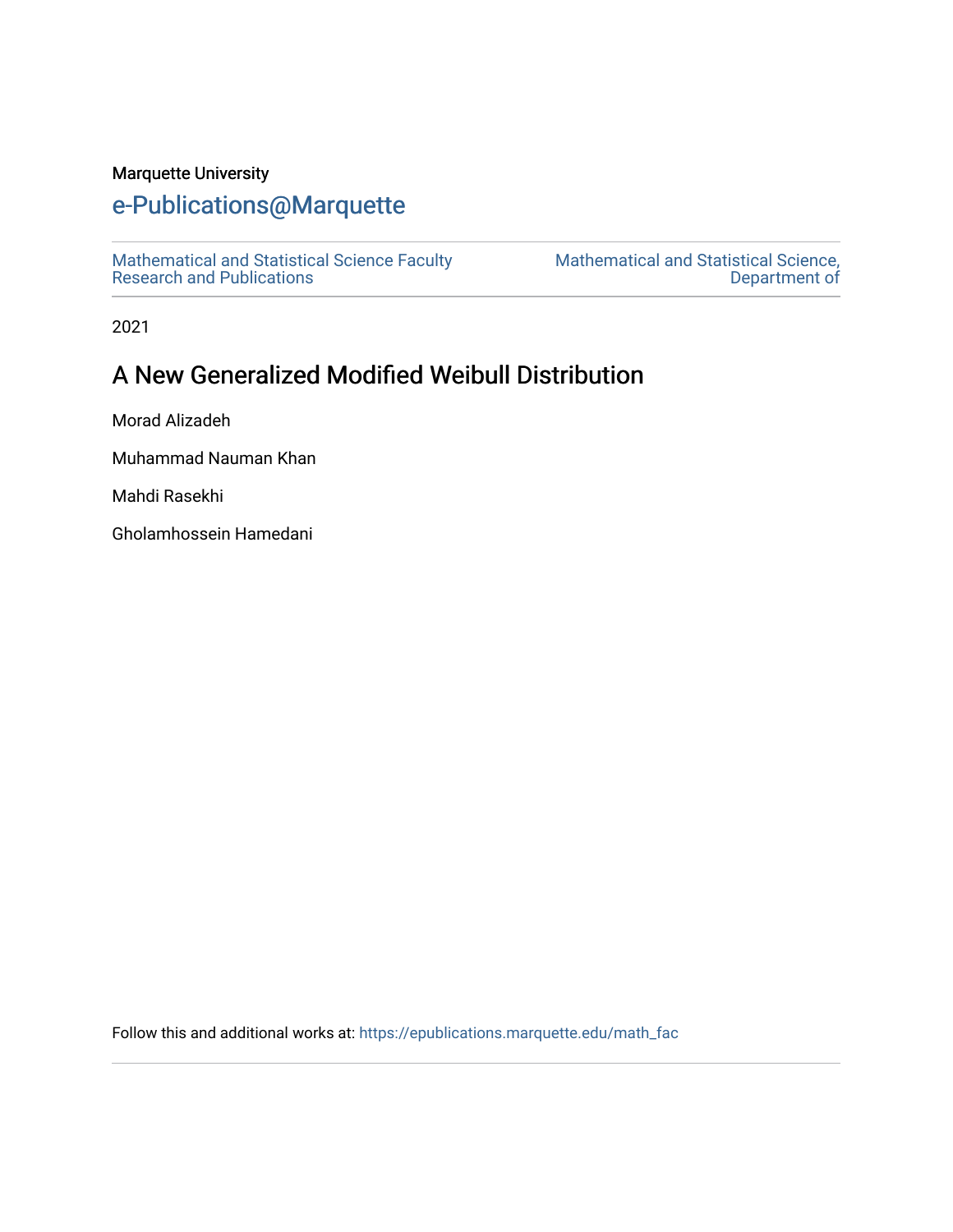## A New Generalized Modified Weibull Distribution

Morad Alizadeh <sup>1,</sup>\*, Muhammad Nauman Khan <sup>2</sup>, Mahdi Rasekhi <sup>3</sup>, G.G Hamedani <sup>4</sup>

<sup>1</sup>*Department of Statistics, Persian Gulf University, Bushehr, 75169, Iran*

<sup>2</sup>*Department of Mathematics, Kohat University of Science* & *Technology, Kohat, Pakistan*

<sup>3</sup>*Department of Statistics, Faculty of Mathematical Sciences and Statistics, Malayer University, Malayer, Iran* <sup>4</sup>*Department of Mathematics, Statistics and Computer Science, Marquette University, USA*

Abstract We introduce a new distribution, so called A new generalized modified Weibull (NGMW) distribution. Various structural properties of the distribution are obtained in terms of Meijer's *G*–function, such as moments, moment generating function, conditional moments, mean deviations, order statistics and maximum likelihood estimators. The distribution exhibits a wide range of shapes with varying skewness and assumes all possible forms of hazard rate function. The NGMW distribution along with other distributions are fitted to two sets of data, arising in hydrology and in reliability. It is shown that the proposed distribution has a superior performance among the compared distributions as evidenced via goodness–of–fit tests.

Keywords Odd log-logistic distribution, modified Weibull distribution, moment, simulation study, maximum likelihood estimation

AMS 2010 subject classifications 60E05, 62E15

DOI: 10.19139/soic-2310-5070-1014

#### 1. Introduction

The Weibull distribution is a popular distribution for modeling and analyzing lifetime data with monotonic hazard rates. On the other hand, for complex systems, the hazard rate function can often be of non–monotonic shape, which the Weibull distribution cannot accommodate. To overcome such shortcomings, various generalizations of the classical Weibull distribution have been investigated by several authors in the recent years; among them, the extended flexible Weibull distribution [2], the generalized modified Weibull distribution [3], the exponentiated Weibull distribution [17], the additive Weibull distribution [20] , Weibull Birnbaum-Saunders distribution [12] and the modified beta Weibull distribution [11] and new type 1 half-logistic weibull [1]. Also, Sarhan and Zaindin [28] introduced the modified–Weibull (MW) distribution having three parameters *β >* 0*, λ >* 0 and *γ >* 0, with the cumulative distribution function (cdf) and probability density function (pdf)

$$
G(x) = 1 - e^{-\beta x - \lambda x^{\gamma}}
$$
 (1)

and

$$
g(x) = (\beta + \lambda \gamma x^{\gamma - 1}) e^{-\beta x - \lambda x^{\gamma}}, \quad x > 0,
$$
 (2)

respectively. It is worth noting that the MW distribution has submodels the exponential  $(λ = 0)$  and Weibull  $(\beta = 0)$ .

ISSN 2310-5070 (online) ISSN 2311-004X (print) Copyright *⃝*c 2021 International Academic Press

*<sup>∗</sup>*Correspondence to: Morad Alizadeh(Email: m.alizadeh@pgu.ac.ir ). Department of Statistics, Persian Gulf University, Bushehr, 75169, Iran.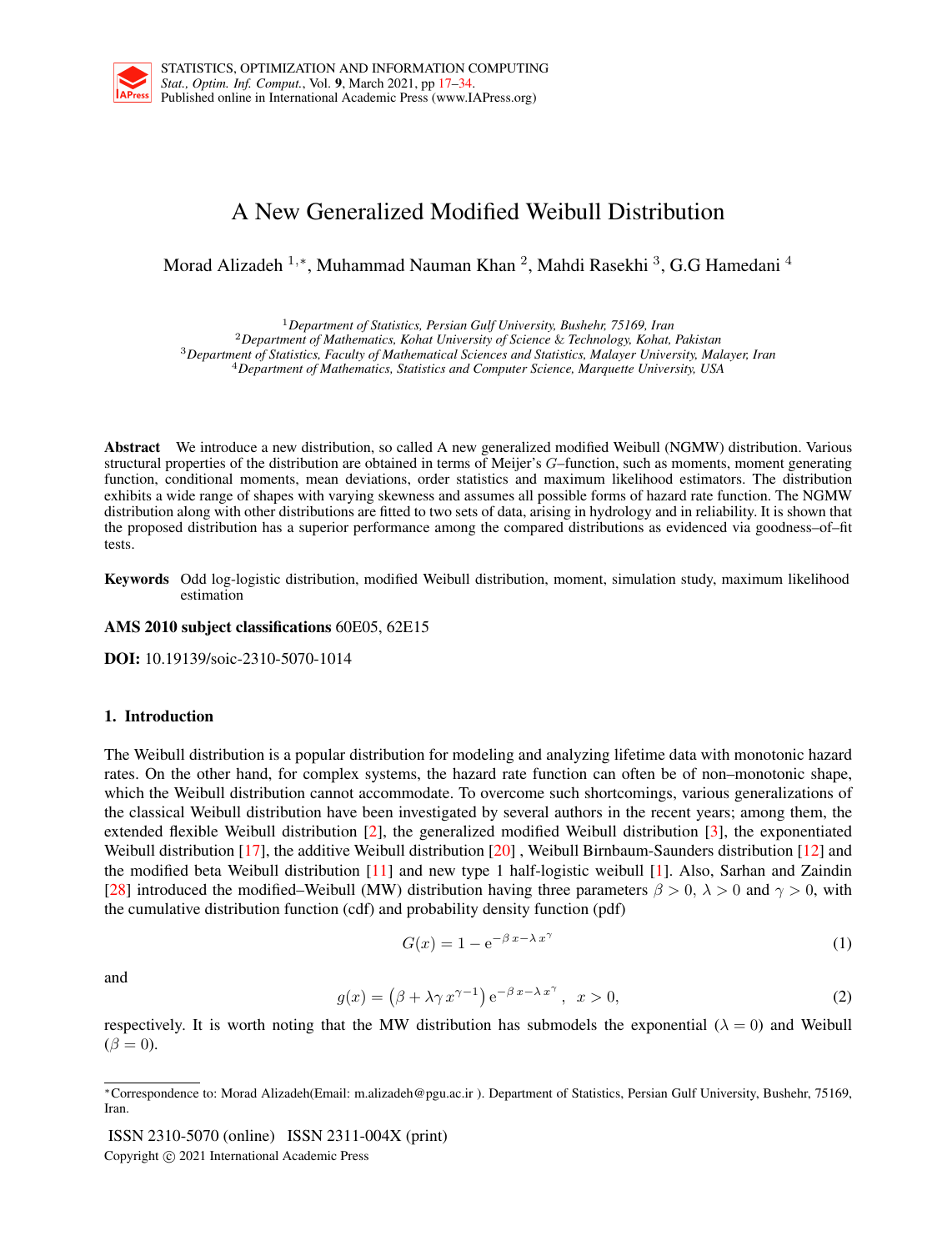Consider starting form a parent continuous cdf G(x), where  $\bar{G}(x) = 1 - G(x)$  and  $\alpha > 0$ . The cdf of generalized odd log–logistic family of distributions (Gleaton and Lynch [10]) is defined by

$$
F(x) = \frac{G(x)^{\alpha}}{G(x)^{\alpha} + \theta \bar{G}(x)^{\alpha}}.
$$
\n(3)

Its corresponding pdf is

$$
f(x) = \frac{\alpha \theta \ g(x) G(x)^{\alpha - 1} \bar{G}(x)^{\alpha - 1}}{\left\{ G(x)^{\alpha} + \theta \bar{G}(x)^{\alpha} \right\}^2},\tag{4}
$$

where  $g(x) = dG(x)/dx$  is the density of the baseline distribution.

Here, we introduce a new distribution having four parameters, so called A new generalized modified Weibull (NGMW) distribution, which is a generalization for the MW distribution. Our motivation for introducing the NGMW distribution is due to the simple analytic expressions of  $G(x)$  and  $g(x)$  of the MW distribution and it can be represented as infinite linear combination of MW distributions. Furthermore, the distribution provides a wide range of shapes with varying skewness, varied tail weights and shifting modes based on its additional parameters. It also accommodates most forms of hazard rates that are encountered in a variety of real-life problems.

The NGMW distribution is obtained by taking  $G(x)$  in (3) to be the cdf (1) of the MW distribution. Accordingly, the cdf of the NGMW distribution is

$$
F(x) = \frac{\left(1 - e^{-\beta x - \lambda x^{\gamma}}\right)^{\alpha}}{\left(1 - e^{-\beta x - \lambda x^{\gamma}}\right)^{\alpha} + \theta e^{-\alpha \beta x - \alpha \lambda x^{\gamma}}}.
$$
\n(5)

The NGMW density function is

$$
f(x) = \frac{\alpha \theta \left(\beta + \gamma \lambda x^{\gamma - 1}\right) e^{-\alpha \beta x - \alpha \lambda x^{\gamma}} \left(1 - e^{-\beta x - \lambda x^{\gamma}}\right)^{\alpha - 1}}{\left\{\left(1 - e^{-\beta x - \lambda x^{\gamma}}\right)^{\alpha} + \theta e^{-\alpha \beta x - \alpha \lambda x^{\gamma}}\right\}^{2}}, \quad x > 0.
$$
 (6)

The survival function and the hazard rate function of the NGMW distribution are

$$
S(x) = \frac{\theta e^{-\alpha \beta x - \alpha \lambda x^{\gamma}}}{(1 - e^{-\beta x - \lambda x^{\gamma}})^{\alpha} + e^{-\alpha \beta x - \alpha \lambda x^{\gamma}}}
$$
(7)

and

$$
\tau(x) = \frac{\alpha \theta \left(\beta + \gamma \lambda x^{\gamma - 1}\right) \left(1 - e^{-\beta x - \lambda x^{\gamma}}\right)^{\alpha - 1}}{\left(1 - e^{-\beta x - \lambda x^{\gamma}}\right)^{\alpha} + \theta e^{-\alpha \beta x - \alpha \lambda x^{\gamma}}}.
$$
\n(8)

An interpretation of the NGMW family (5) can be given as follows. Let *T* be a random variable describing a stochastic system with cdf  $G(x) = 1 - e^{-\beta x - \lambda x^{\gamma}}$ . If the random variable *X* represents the odds ratio, the risk that the system following the lifetime *T* will not working at time *x* is given by  $G(x)/[1 - G(x)]$ . If we are interested in modeling the randomness of the odds ratio by the Marshall-Olkin log-logistic pdf  $r(t) = \alpha \theta t^{\alpha-1}/(1 + \theta t^{\alpha})^2$ (and cdf  $R(t) = \frac{t^{\alpha}}{1 + \theta t^{\alpha}}$ , for  $t > 0$ ), the cdf of *X* is given by

$$
Pr(X \le x) = R\left(\frac{G(x)}{1 - G(x)}\right),
$$

which is exactly the cdf  $(5)$  of the new family.

The remainder of this article is organized as follows. Some statistical functions of the NGMW distribution are provided in Section 2, such as the quantile function, moments, moment generating function, conditional moments, mean deviations, reliability curves and the distribution of order statistics. Certain characterizations of the proposed distribution are presented in section 3. The estimation of the parameters by maximum likelihood (ML) method is investigated in Section 4. Simulation study is performed in Section 5. In Section 6, the NGMW distribution along with other distributions are fitted to two sets of data. It is shown that, the proposed distribution has a better fit as verified by several goodness–of–fit tests.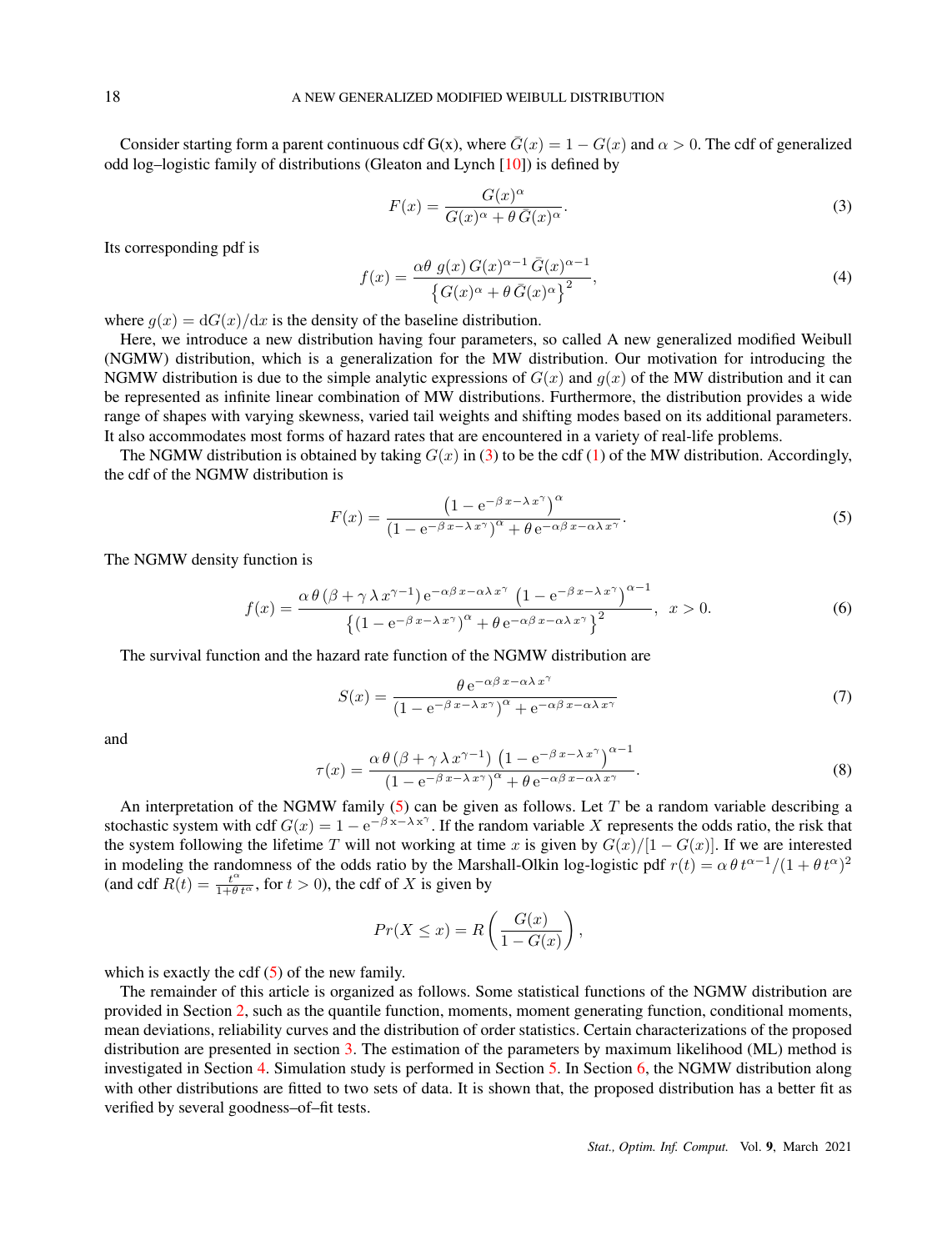| $\alpha$ | ß        | $\lambda$ | $\gamma$       | $\theta$ | Reduced distribution                             |
|----------|----------|-----------|----------------|----------|--------------------------------------------------|
| 1        |          | 0         |                | 1        | <b>Exponential distribution</b>                  |
| 1        | ÷,       | $\Omega$  |                |          | Marshall-Olkin Exponential distribution          |
| 1        | 0        |           |                | 1        | Weibull distribution                             |
| 1        | $\theta$ | ۰         |                |          | Marshall-Olkin Weibull distribution              |
| 1        | $\theta$ |           | $\overline{c}$ | 1        | Rayleigh distribution                            |
| 1        | $\Omega$ |           | $\mathfrak{D}$ |          | Marshall-Olkin Rayleigh distribution             |
| Ī        |          |           | $\overline{c}$ | 1        | Linear failure rate distribution                 |
| 1        |          |           | $\mathfrak{D}$ |          | Marshall-Olkin Linear failure rate distribution  |
| 1        |          |           |                | 1        | Exponential weibull distribution                 |
| 1        |          |           |                |          | Marshall-Olkin Exponential weibull distribution  |
|          |          | 0         |                | 1        | OLL exponential distribution [9]                 |
|          |          | $\Omega$  |                |          | Marshall-Olkin OLL exponential distribution [10] |
|          | $\Omega$ |           |                | 1        | OLL weibull distribution [9]                     |
|          | $\Omega$ |           |                |          | Marshall-Olkin OLL weibull distribution [10]     |
|          | $\Omega$ |           | $\overline{c}$ | 1        | OLL Rayleigh distribution [9]                    |
|          | $\Omega$ |           | $\overline{c}$ |          | Marshall-Olkin OLL Rayleigh distribution [10]    |
|          |          |           | $\overline{c}$ | 1        | OLL linear failure rate [9]                      |
|          |          |           | $\overline{2}$ |          | Marshall-Olkin OLL linear failure rate [10]      |
| 1        |          |           |                |          | Marshall-Olkin MW [25]                           |
|          |          |           |                |          | OLLMW <sub>[26]</sub>                            |

Table 1. Some special cases of the NGMW distribution

#### 2. Structural properties of the NGMW distribution

Using generalized binomial expansion we can write

$$
\left(1 - e^{-\beta x - \lambda x^{\gamma}}\right)^{\alpha} = \sum_{j=0}^{\infty} a_j \left(1 - e^{-\beta x - \lambda x^{\gamma}}\right)^j,
$$

where  $a_j = \sum_{i=j}^{\infty} (-1)^{i+j} \binom{\alpha}{i}$ *i* )(*i j*  $\setminus$ and

$$
\left(1 - e^{-\beta x - \lambda x^{\gamma}}\right)^{\alpha} + \theta e^{-\alpha \beta x - \alpha \lambda x^{\gamma}} = \sum_{j=0}^{\infty} b_j \left(1 - e^{-\beta x - \lambda x^{\gamma}}\right)^{j},
$$

where  $b_j = a_j + \theta (-1)^j \begin{pmatrix} \alpha \\ i \end{pmatrix}$ *j*  $\setminus$ . Therefore, we can write

$$
F(x) = \frac{\sum_{j=0}^{\infty} a_j \left[ 1 - e^{-\beta x - \lambda x^{\gamma}} \right]^j}{\sum_{j=0}^{\infty} b_j \left[ 1 - e^{-\beta x - \lambda x^{\gamma}} \right]^j} = \sum_{j=0}^{\infty} c_j \left[ 1 - e^{-\beta x - \lambda x^{\gamma}} \right]^j
$$
  
=  $\sum_{j=0}^{\infty} c_j H_j(x)$  (9)

where  $c_0 = \frac{a_0}{b_0}$  and for  $j \ge 1$ ,

$$
c_j = b_0^{-1} \left( a_j - b_0^{-1} \sum_{r=1}^j b_r c_{j-r} \right)
$$
 (10)

and

$$
H_j(x) = \left(1 - e^{-\beta x - \lambda x^{\gamma}}\right)^j.
$$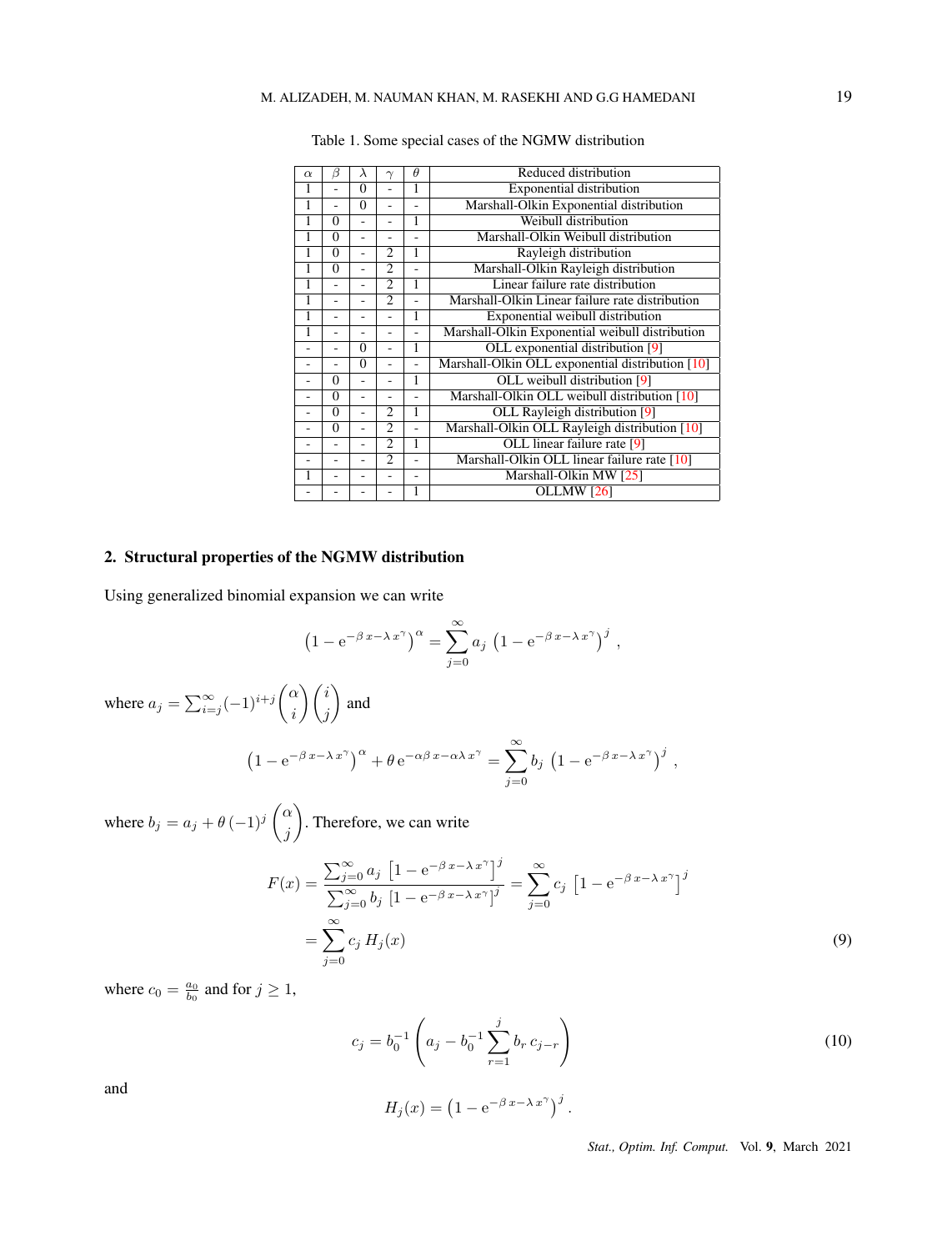

Figure 1. Plots of the NGMW pdf for some parameter values

The pdf specified by  $(6)$  can be written as

$$
f(x) = \sum_{j=0}^{\infty} c_{j+1} h_{j+1}(x)
$$
\n(11)

and  $h_{j+1}(x) = (j+1) (\beta + \lambda \gamma x^{\gamma-1}) e^{-\beta x - \lambda x^{\gamma}} (1 - e^{-\beta x - \lambda x^{\gamma}})^{j}$ .

It is clear from  $(11)$  that  $f(x)$  can be expressed as infinite linear combinations of exponentiated MW distributions and hence many properties of the NGMW can be deduced from the corresponding ones of the MW distribution. In what follows, we discuss some properties of the NGMW distribution and consider several associated statistical functions.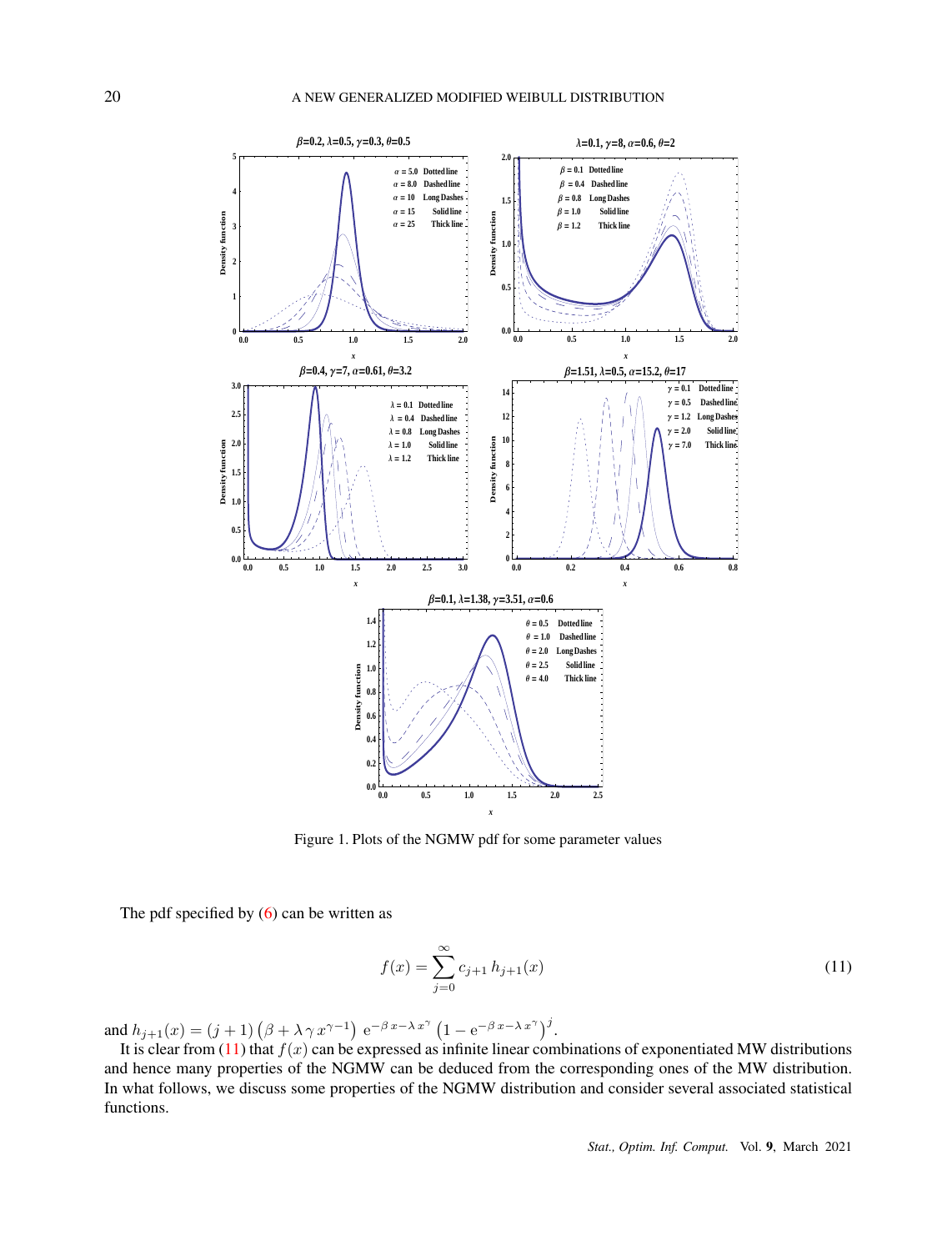

Figure 2. Plots of the NGMW hrf for some parameter values

If  $X \sim NGMW$ , then one can easily show that the random variable  $Y = (e^{\beta x + \lambda x^{\gamma}} - 1)$  has Marshall-Olkin log-logistic distribution with shape parameter  $\alpha$  and scale parameter equal 1.

#### *2.1. Asymptotic and Shapes*

In this section, we discuss the asymptotic and possible shapes of the pdf (6) and the hazard rate function (8).

The asymptotics of equations (5), (6) and (8) as  $x \to 0$  are given by

$$
F(x) \sim \frac{(\beta x + \lambda x^{\gamma})^{\alpha}}{\theta} \quad \text{as} \quad x \to 0,
$$
  

$$
f(x) \sim \frac{\alpha(\beta + \lambda \gamma x^{\gamma - 1})(\beta x + \lambda x^{\gamma})^{\alpha - 1}}{\theta} \quad \text{as} \quad x \to 0,
$$

$$
h(x) \sim \frac{\alpha(\beta + \lambda \gamma x^{\gamma - 1})(\beta x + \lambda x^{\gamma})^{\alpha - 1}}{\theta} \quad \text{as} \quad x \to 0,
$$

The asymptotics of equations (5), (6) and (8) as  $x \to \infty$  are given by

$$
1 - F(x) \sim \theta e^{-\alpha(\beta x + \lambda x^{\gamma})}
$$
 as  $x \to \infty$ ,  
\n
$$
f(x) \sim \alpha \theta (\beta + \lambda \gamma x^{\gamma - 1}) e^{-\alpha(\beta x + \lambda x^{\gamma})}
$$
 as  $x \to \infty$ ,  
\n
$$
h(x) \sim \alpha \theta (\beta + \lambda \gamma x^{\gamma - 1})
$$
 as  $x \to \infty$ .

Observed that plots (a), (b), (c) and (d) indicate how the parameters  $\beta$ ,  $\lambda$ ,  $\gamma$  and  $\alpha$  affect the NGMW density and show flexibility of density shapes where skewness, heavy tails and modality can be observed. Figures (e) and (f) represent increasing, decreasing, unimodal, v–shaped, upside–down bathtub and bathtub–shaped hazard rate function.

#### *2.2. Quantile function*

For simulation of NGMW, if  $U \sim u(0, 1)$ , then the solution of non-linear equation

$$
\beta x + \lambda x^{\gamma} + \log \left[ \frac{(1-u)^{\frac{1}{\alpha}}}{(\theta u)^{\frac{1}{\alpha}} + (1-u)^{\frac{1}{\alpha}}} \right] = 0
$$
\n(12)

has cdf  $(5)$ .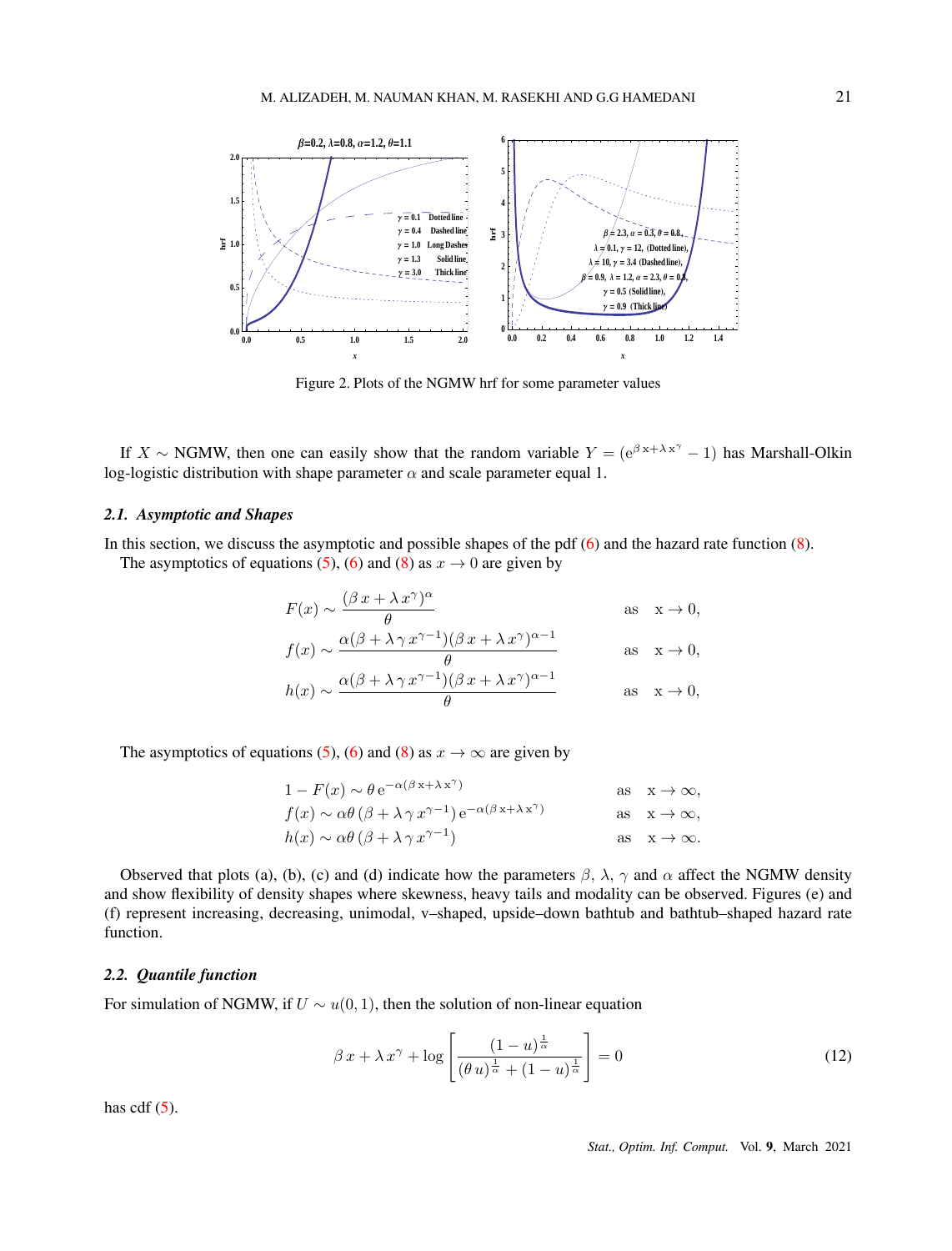### *2.3. Moments and moment generating function*

We now obtain representations of the moments and moment generating function of the NGMW random variable on the basis of the result developed in [19]:

$$
\int_0^\infty x^{\eta-1} e^{-\theta x^k} e^{s x} dx = \frac{(2\pi)^{1-(q+p)/2} q^{1/2} p^{\eta-1/2}}{(-s)^\eta} \times G_{p,q}^{q,p} \left( \left( -\frac{p}{s} \right)^p \left( \frac{\theta}{q} \right)^q \middle| 1 - \frac{i+\eta}{p}, \quad i = 0, 1, ..., p-1 \atop j/q, \quad j = 0, 1, ..., q-1 \right),
$$
\n(13)

where  $\Re(\eta)$ ,  $\Re(\theta)$ ,  $\Re(s) < 0$  and  $k = \frac{p}{q}$  is a rational number with *p* and  $q \neq 0$  integers.

Making use of (13), the *r th* order moment and moment generating function of the NGMW distribution can be expressed in terms of Meijer's *G*–functions as

$$
E(X^{r}) = \beta \sum_{j=0}^{\infty} \sum_{k=0}^{j} (-1)^{k} (j+1) c_{j+1} {j \choose k} \frac{(2\pi)^{1-(q+p)/2} q^{1/2} p^{r+1/2}}{(\beta(k+1))^{r+1}} \times G_{p,q}^{q,p} \left( \left( \frac{p}{\beta(k+1)} \right)^{p} \left( \frac{\lambda(k+1)}{q} \right)^{q} \middle| 1 - \frac{i+r+1}{p}, \quad i = 0, 1, ..., p-1 \atop j/q, \quad j = 0, 1, ..., q-1 \right) \times \sum_{j=0}^{\infty} \sum_{k=0}^{j} (-1)^{k} (j+1) c_{j+1} {j \choose k} \frac{(2\pi)^{1-(q+p)/2} q^{1/2} p^{r+\gamma-1/2}}{(\beta(k+1))^{r+\gamma}} \times G_{p,q}^{q,p} \left( \left( \frac{p}{\beta(k+1)} \right)^{p} \left( \frac{\lambda(k+1)}{q} \right)^{q} \middle| 1 - \frac{i+r+\gamma}{j/q}, \quad i = 0, 1, ..., p-1 \atop j/q, \quad j = 0, 1, ..., q-1 \right), \tag{14}
$$

The *h th* order moment can readily be determined by replacing *r* with *−h* in (14). The moment generating function of the NGMW is

$$
M(t) = \beta \sum_{j=0}^{\infty} \sum_{k=0}^{j} (-1)^{k} (j+1) c_{j+1} {j \choose k} \frac{(2\pi)^{1-(q+p)/2} q^{1/2} p^{1/2}}{\beta(k+1) - t}
$$
  
 
$$
\times G_{p,q}^{q,p} \left( \left( \frac{p}{\beta(k+1) - t} \right)^{p} \left( \frac{\lambda(k+1)}{q} \right)^{q} \middle| 1 - \frac{i+1}{p}, \quad i = 0, 1, ..., p - 1
$$
  
 
$$
+ \lambda \gamma \sum_{j=0}^{\infty} \sum_{k=0}^{j} (-1)^{k} (j+1) c_{j+1} {j \choose k} \frac{(2\pi)^{1-(q+p)/2} q^{1/2} p^{\gamma-1/2}}{((n+p)\lambda - t)^{\gamma}}
$$
  
 
$$
\times G_{p,q}^{q,p} \left( \left( \frac{p}{\beta(k+1) - t} \right)^{p} \left( \frac{\lambda(k+1)}{q} \right)^{q} \middle| 1 - \frac{i+\gamma}{p}, \quad i = 0, 1, ..., p - 1
$$
  
 
$$
j/q, \quad j = 0, 1, ..., q - 1 \right).
$$
 (15)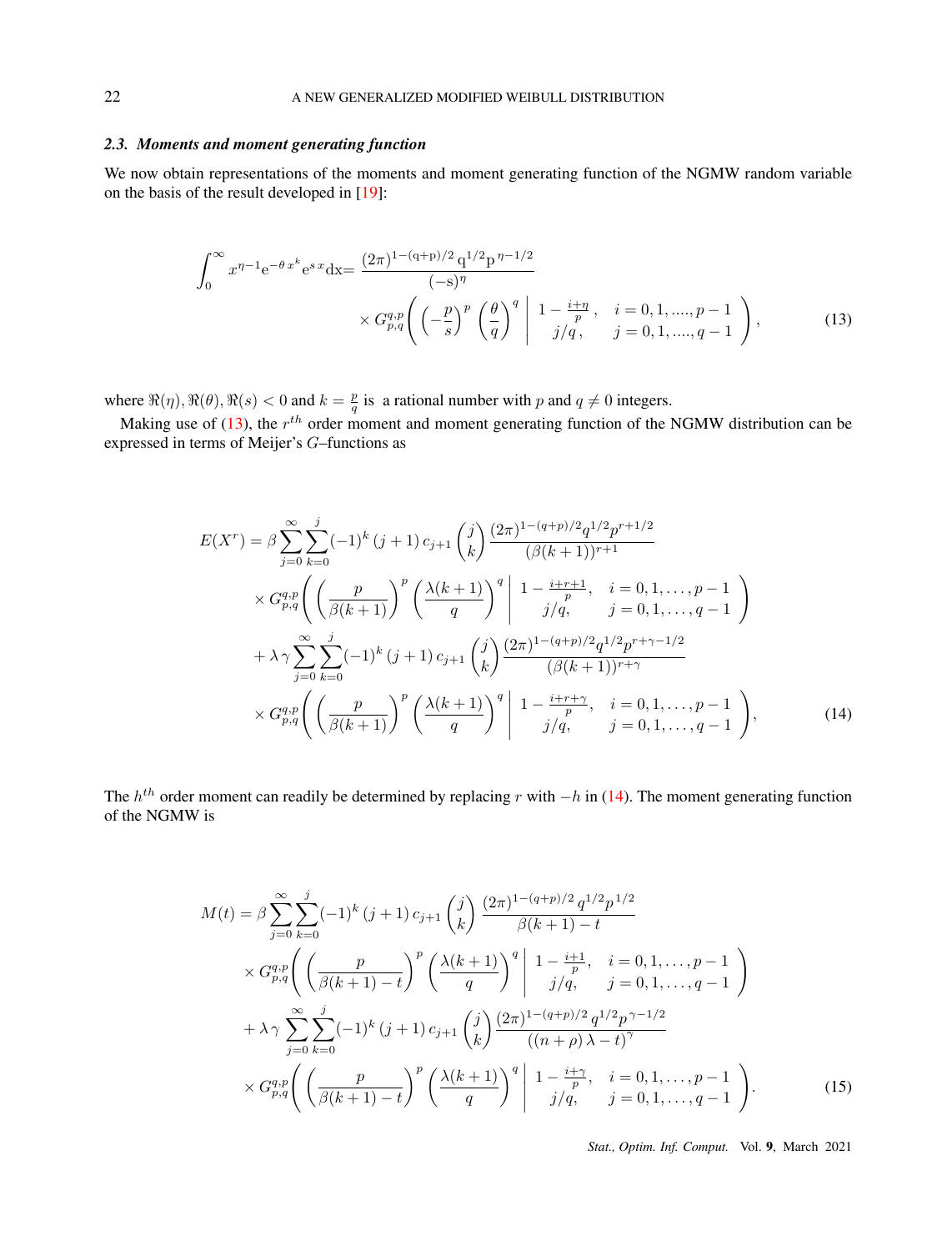#### *2.4. Order statistics*

Suppose  $X_1, \ldots, X_n$  is a random sample from the NGMW family of distributions. Denote the ordered random variables in the ascending as  $X_{1:n} \leq \ldots \leq X_{n:n}$ ; the pdf of  $X_{i:n}$  is (David and Nagarajah [6])

$$
f_{i:n}(x) = K f(x) F^{i-1}(x) \{1 - F(x)\}^{n-i} = K \sum_{j=0}^{n-i} (-1)^j {n-j \choose j} f(x) F(x)^{j+i-1}
$$
  
= 
$$
\sum_{r,k=0}^{\infty} \sum_{j=0}^{n-i} m_{j,r,k} h_{r+k+1}(x),
$$
 (16)

where  $K = n!/[(i - 1)! (n - i)!]$ .

Here  $h_{r+k+1}(x)$  denotes the exp-MW density function with power parameter  $r + k + 1$ ,

$$
m_{j,r,k} = \frac{(-1)^j n!}{(i-1)!(n-i-j)!j!} \frac{(r+1) c_{r+1} f_{j+i-1,k}}{[r+k+1]},\tag{17}
$$

and  $c_k$  is defined by Equation (10). Here, the quantities  $f_{j+i-1,k}$  is obtained recursively by  $f_{j+i-1,0} = c_0^{j+i-1}$  and (for  $k \geq 1$ )

$$
f_{j+i-1,k} = (k c_0)^{-1} \sum_{m=1}^{k} [m(j+i) - k] c_m f_{j+i-1,k-m}.
$$

Thus one can easily obtain moments, generating function and incomplete moment of order statistics of NGMW. In the remainder of this section, we shall make use of the next lemma.

*Lemma 1* Let

$$
J(x; r, \theta) = \int_0^x y^r f(y) dy = \sum_{j,l=0}^\infty \sum_{k=0}^j (j+1) c_{j+1} {j \choose k} \frac{(-1)^{k+l}}{l!} {\{\beta(k+1)\}}^l
$$
  
 
$$
\times \int_0^x y^{l+r} (\beta + \lambda \gamma y^{\gamma-1}) e^{-\lambda(k+1) y^{\gamma}} dy, \quad r = 1, 2, ...,
$$

where  $\theta := (\beta, \gamma, \lambda, \alpha)$ . Then, we have

$$
J(x; r, \theta) = \sum_{j,l=0}^{\infty} \sum_{k=0}^{j} (j+1) c_{j+1} {j \choose k} \frac{(-1)^{k+l}}{l!} {\{\beta(k+1)\}}^{l}
$$
  
 
$$
\times \left\{ \frac{\beta q x^{p(l+r+1)}}{p (2\pi)^{(q-1)/2}} \right.
$$
  
 
$$
\times G_{p,p+q}^{q,p} \left( \frac{(\lambda(k+1))^{q} x^{p}}{q^{q}} \middle| \frac{-l-r}{p}, \frac{1-l-r}{p}, \dots, \frac{p-l-r-1}{p}, -\frac{1}{p} \right\}
$$
  
 
$$
+ \frac{\lambda x^{p(l+r+\gamma)}}{(2\pi)^{(q-1)/2}} \times G_{p,p+q}^{q,p} \left( \frac{(\lambda(k+1))^{q} x^{p}}{q^{q}} \middle| \frac{-l-r-\gamma+1}{0}, \frac{2-l-r-\gamma}{p}, \dots, \frac{p-l-r-\gamma}{p}, -\frac{1}{p} \right\}.
$$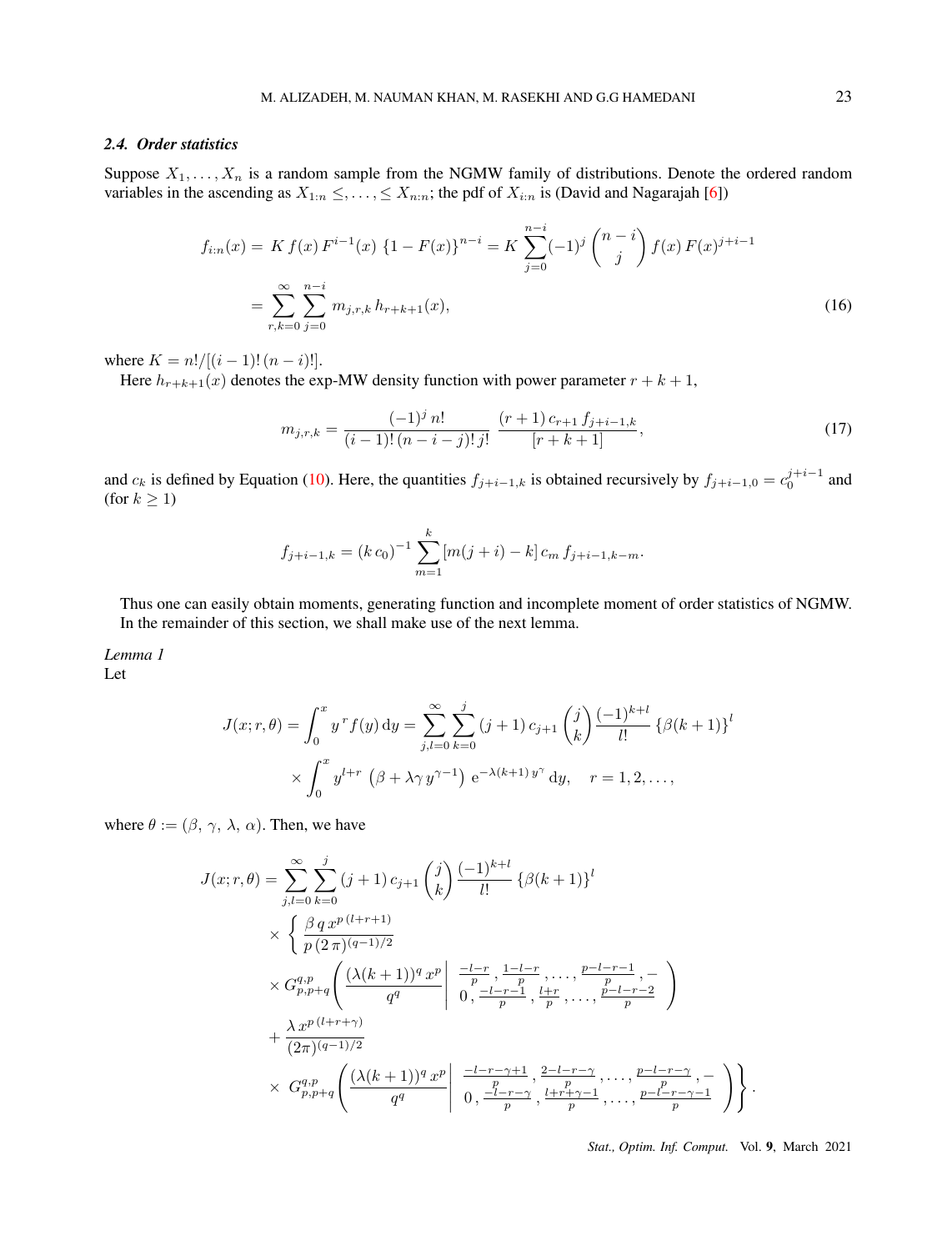*Proof*

The proof follows ny considering the arbitrary function  $e^{-g(x)} = G_{0,1}^{1,0}$  $\sqrt{ }$ *g*(*x*)  $\begin{array}{c} \hline \rule{0pt}{2.2ex} \\[-2pt] \rule{0pt}{2.2ex} \end{array}$ *−*  $\theta$  $\setminus$ *h*. letting  $k = p/q$  where  $p \geq 1$ ,  $q \geq 1$  are natural co-prime numbers and making use of the identity

$$
\int_0^x y^t G_{0,1}^{1,0} \left( \lambda (k+1) y^{p/q} \middle| \begin{array}{c} - \\ 0 \end{array} \right) dy
$$
  
= 
$$
\frac{q x^{p(t+1)}}{p(2\pi)^{(q-1)/2}} G_{p,p+q}^{q,p} \left( \frac{(\lambda (k+1))^q x^p}{q^q} \middle| \begin{array}{c} \frac{-t}{p}, \frac{1-t}{p}, \dots, \frac{p-t-1}{p}, - \\ 0, \frac{-t-1}{p}, \frac{t}{p}, \dots, \frac{p-t-2}{p} \end{array} \right),
$$

which results from Equation (13) of [4].

#### *2.5. Conditional moments and mean deviations*

In connection with lifetime distributions, it is important to determine the conditional moments  $E(X^r | X > t)$ ,  $r = 1, 2, \dots$ , which are of interest in predictive inference. The  $r^{th}$  conditional moment of the NGMW distribution can be obtained as

$$
E(X^r|X>t) = \frac{1}{S(t)} \left[ E(X^r) - \int_0^t x^r f(x) dx \right]
$$
  
= 
$$
\frac{\left(1 - e^{-\beta x - \lambda x^{\gamma}}\right)^{\alpha} + e^{-\alpha \beta x - \alpha \lambda x^{\gamma}}}{e^{-\alpha \beta x - \alpha \lambda x^{\gamma}}} \left[ E(X^r) - J(t; r, \theta) \right].
$$
 (18)

The mean deviations provide useful information about the characteristics of a population and it can be calculated from the first incomplete moment. Indeed, the amount of dispersion in a population may be measured to some extent by all the deviations from the mean and median. The mean deviations of *X* about the mean  $\mu = E(X)$  and about the median *M* can be expressed as  $\delta = 2\mu F(\mu) - 2m(\mu)$  and  $\eta = \mu - 2m(M)$ , where  $F(\mu)$  is calculated from (5) and

$$
m(z) = \int_0^z x f(x) dx = J(z; 1, \theta).
$$
 (19)

#### *2.6. Reliability curves*

The Bonferroni and Lorenz curves have various applications in economics, reliability, insurance and medicine. The Bonferroni curve  $B_F[F(x)]$  for the NGMW distribution is given by

$$
B_F[F(x)] = \frac{1}{E(X) \cdot F(x)} \int_0^x y f(y) dy = \frac{J(x; 1, \theta)}{E(X) \cdot F(x)},
$$
  
\n
$$
L_F[F(x)] = \frac{J(x; 1, \theta)}{E(X)}.
$$
\n(20)

and the Lorenz curve of *F* is

The scaled total time on test transform of a distribution function F [?) is defined by 
$$
S_F[F(t)] = \frac{1}{E(X)} \int_0^t \overline{F}(y) dy
$$
, and it is important for the ageing properties of the underlying distribution and can be applied to solve geometrically some stochastic maintenance problems.

#### 3. Characterizations of NGMW Distribution

This section deals with various characterizations of NGMW distribution. These characterizations are based on: (*i*) a simple relationship between two truncated moments; (*ii*) the hazard function and (*iii*) the reverse (or reversed) hazard function. It should be mentioned that for characterization (*i*) the cdf may not have a closed form.

We present our characterizations  $(i) - (iii)$  in three subsections.

 $\Box$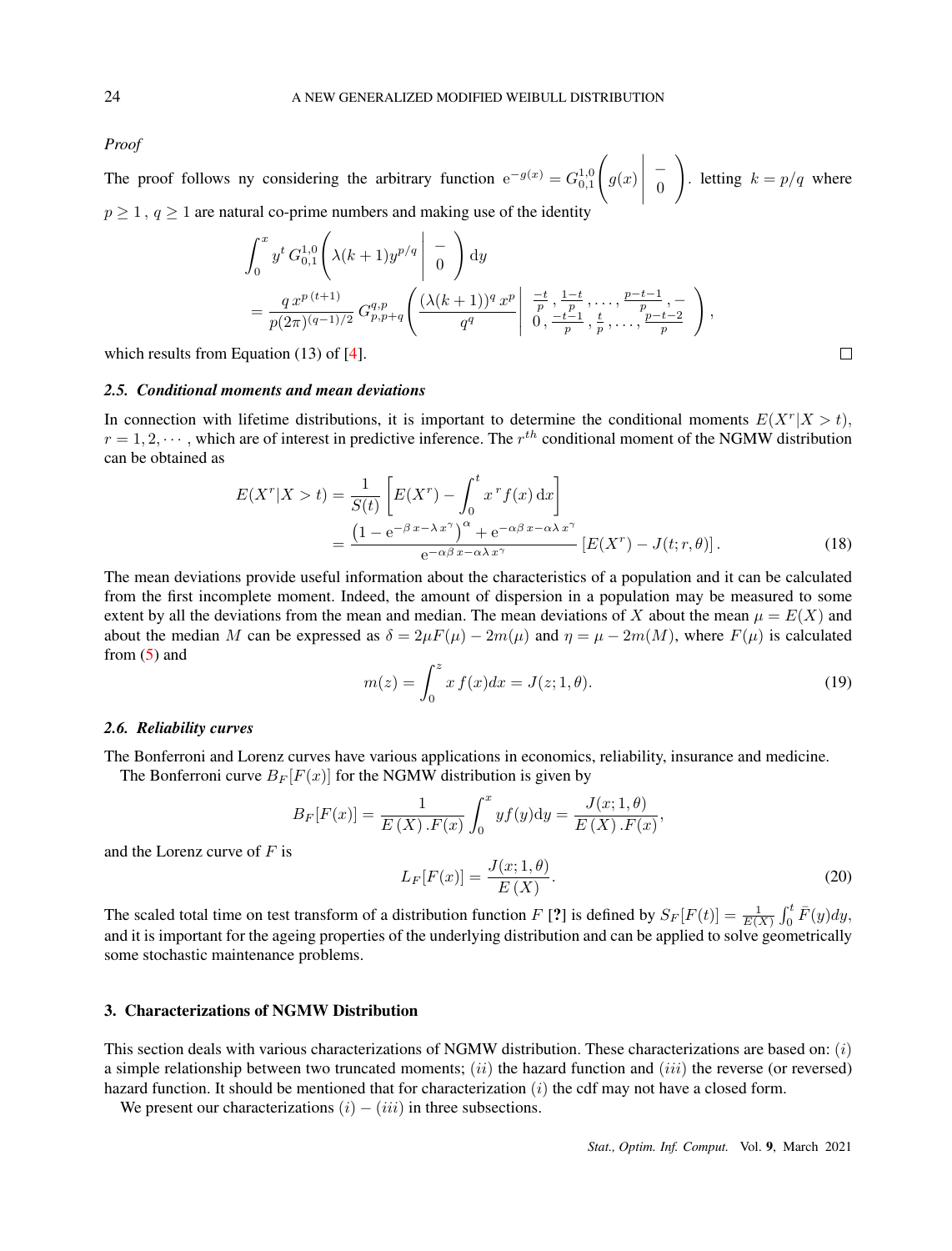#### *3.1. Characterizations based on two truncated moments*

In this subsection we present characterizations of NGMW distribution in terms of the ratio of two truncated moments. This characterization result employs a theorem due to Glänzel  $[7]$ , see Theorem 1 in Appendix B. Note that the result holds also when the interval *H* is not closed. As shown in [7], this characterization is stable in the sense of weak convergence.

#### *proposition 1*

Let  $X : \Omega \to (0, \infty)$  be a continuous random variable and let,  $h(x) =$  $\left(e^{-\beta x-\lambda x^{\gamma}}\right)^{1-\alpha}\left\{\left(1-e^{-\beta x-\lambda x^{\gamma}}\right)^{\alpha}+\theta e^{-\alpha\beta x-\alpha\lambda x^{\gamma}}\right\}^{2}$  and  $g(x)=h(x)\left(1-e^{-\beta x-\lambda x^{\gamma}}\right)^{\alpha}$  for  $x>0$ . The random variable *X* has pdf (6) if and only if the function *ξ* defined in Theorem 1 has the form

$$
\xi(x) = \frac{1}{2} \left\{ 1 + \left( 1 - e^{-\beta x - \lambda x^{\gamma}} \right)^{\alpha} \right\}, \quad x > 0.
$$

*Proof* If  $X$  has pdf  $(6)$ , then

$$
(1 - F(x)) E [h(x) | X \ge x] = \theta \left\{ 1 - \left( 1 - e^{-\beta x - \lambda x^{\gamma}} \right)^{\alpha} \right\}, \quad x > 0,
$$

and

$$
(1 - F(x)) E[g(x) | X \ge x] = \frac{\theta}{2} \left\{ 1 - (1 - e^{-\beta x - \lambda x^{\gamma}})^{2\alpha} \right\}, \quad x > 0,
$$

and finally

$$
\xi(x) h(x) - g(x) = \frac{1}{2} h(x) \left\{ 1 - \left( 1 - e^{-\beta x - \lambda x^{\gamma}} \right)^{\alpha} \right\} > 0 \text{ for } x > 0.
$$

Conversely, if *ξ* is given as above, then

$$
s'(x) = \frac{\xi'(x)h(x)}{\xi(x)h(x) - g(x)} = \frac{\alpha(\beta + \gamma\lambda x^{\gamma - 1})e^{-\beta x - \lambda x^{\gamma}}(1 - e^{-\beta x - \lambda x^{\gamma}})^{\alpha - 1}}{1 - (1 - e^{-\beta x - \lambda x^{\gamma}})^{\alpha}} \quad x > 0,
$$

and hence

$$
s(x) = -\log\left\{1 - \left(1 - e^{-\beta x - \lambda x^{\gamma}}\right)^{\alpha}\right\}, \quad x > 0.
$$

Now, in view of Theorem 1, *X* has density (6).

#### *Corollary 1*

Let  $X : \Omega \to (0, \infty)$  be a continuous random variable and let  $h(x)$  be as in Proposition 1. Then, *X* has pdf 6 if and only if there exist functions  $g$  and  $\xi$  defined in Theorem 1 satisfying the differential equation

$$
\frac{\xi'(x)h(x)}{\xi(x)h(x) - g(x)} = \frac{\alpha(\beta + \gamma\lambda x^{\gamma - 1})e^{-\beta x - \lambda x^{\gamma}}(1 - e^{-\beta x - \lambda x^{\gamma}})^{\alpha - 1}}{1 - (1 - e^{-\beta x - \lambda x^{\gamma}})^{\alpha}}, \quad x > 0.
$$

*Proof*

The general solution of the differential equation in Corollary 1 is

$$
\xi(x) = \left\{ 1 - \left( 1 - e^{-\beta x - \lambda x^{\gamma}} \right)^{\alpha} \right\}^{-1}
$$
  
 
$$
\times \left[ - \int \alpha \left( \beta + \gamma \lambda x^{\gamma - 1} \right) e^{-\beta x - \lambda x^{\gamma}} \left( 1 - e^{-\beta x - \lambda x^{\gamma}} \right)^{\alpha - 1} \left( h(x) \right)^{-1} g(x) + D \right],
$$
 (21)

where  $D$  is a constant. Note that a set of functions satisfying the above differential equation is given in Proposition 1 with  $D = \frac{1}{2}$ . However, it should be also noted that there are other triplets  $(h, g, \xi)$  satisfying the conditions of Theorem 1.  $\Box$ 

*Stat., Optim. Inf. Comput.* Vol. 9, March 2021

 $\Box$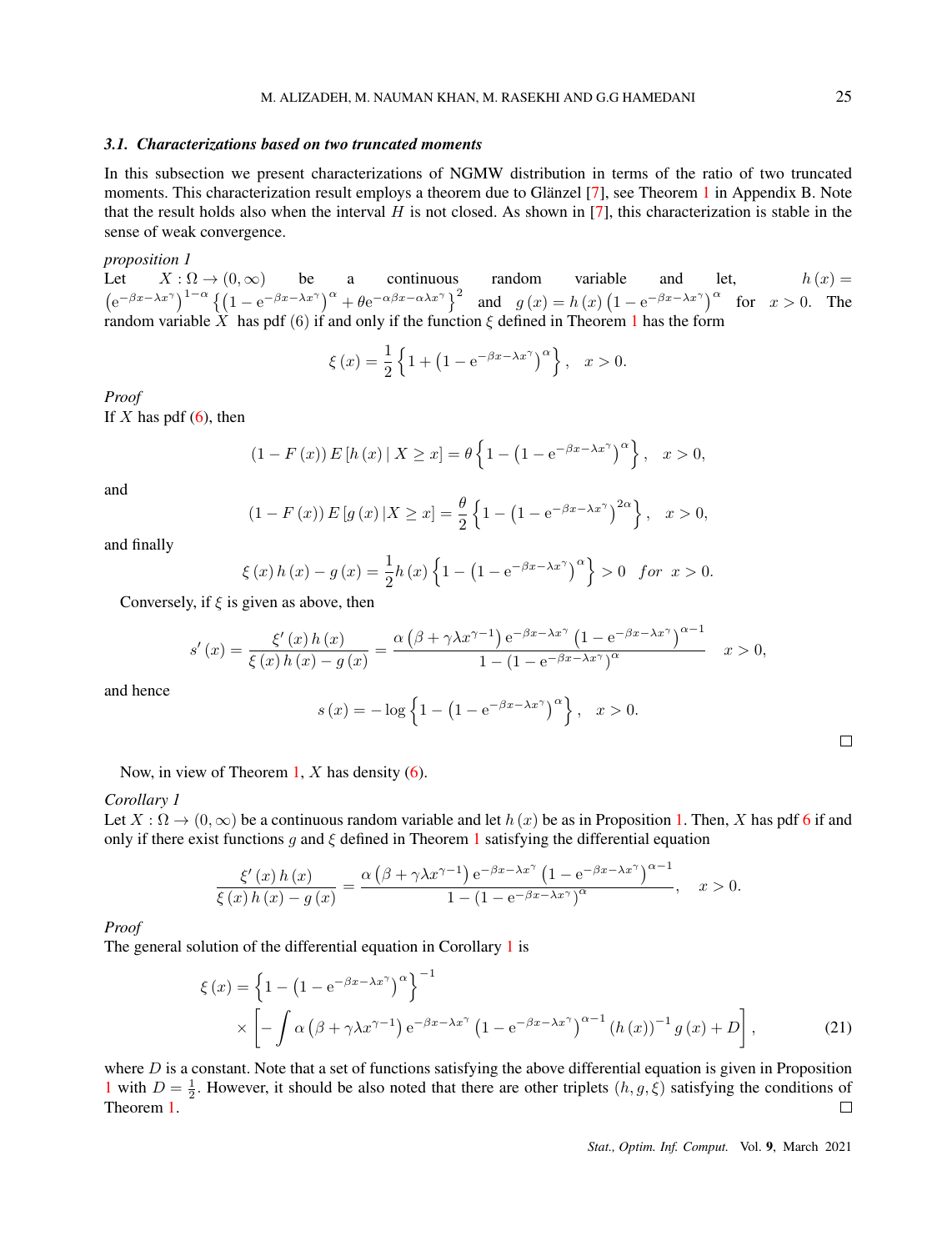#### *3.2. Characterization based on hazard function*

It is known that the hazard function,  $h_F$ , of a twice differentiable distribution function,  $F$ , satisfies the first order differential equation

$$
\frac{f'(x)}{f(x)} = \frac{h'_F(x)}{h_F(x)} - h_F(x).
$$

For many univariate continuous distributions, this is the only characterization available in terms of the hazard function. The following characterization establish a non-trivial characterization of NGMW, in terms of the hazard function, which is not of the above trivial form.

#### *proposition 2*

Let  $X : \Omega \to (0, \infty)$  be a continuous random variable. The pdf of X is (6) if and only if its hazard function  $h_F(x)$ satisfies the differential equation

$$
h'_{F}(x) - \alpha \left(\beta + \gamma \lambda x^{\gamma - 1}\right) h_{F}(x)
$$
  
=  $\alpha e^{-\alpha \beta x - \alpha \lambda x^{\gamma}} \frac{d}{dx} \left\{ \frac{\left(\beta + \gamma \lambda x^{\gamma - 1}\right)}{\left(1 - e^{-\beta x - \lambda x^{\gamma}}\right)\left[\left(1 - e^{-\beta x - \lambda x^{\gamma}}\right)^{\alpha} + \theta e^{-\alpha \beta x - \alpha \lambda x^{\gamma}}\right]}\right\}, x > 0,$  (22)

with boundary condition  $\lim_{x\to\infty} h_F(x) = 0$ .

*Proof*

If *X* has pdf (6), then clearly the above differential equation holds. Now, if the differential equation holds, then

$$
\frac{d}{dx} \left\{ e^{-\alpha \beta x - \alpha \lambda x^{\gamma}} h_F(x) \right\}
$$
\n
$$
= \alpha e^{-2(\alpha \beta x + \alpha \lambda x^{\gamma})} \frac{d}{dx} \left\{ \frac{\left(\beta + \gamma \lambda x^{\gamma - 1}\right)}{\left(1 - e^{-\beta x - \lambda x^{\gamma}}\right) \left[\left(1 - e^{-\beta x - \lambda x^{\gamma}}\right)^{\alpha} + \theta e^{-\alpha \beta x - \alpha \lambda x^{\gamma}}\right]} \right\},
$$
\n(23)

or

$$
h_F(x) = \frac{\alpha \left(\beta + \gamma \lambda x^{\gamma - 1}\right) e^{-\alpha \beta x - \alpha \lambda x^{\gamma}}}{\left(1 - e^{-\beta x - \lambda x^{\gamma}}\right) \left[\left(1 - e^{-\beta x - \lambda x^{\gamma}}\right)^{\alpha} + \theta e^{-\alpha \beta x - \alpha \lambda x^{\gamma}}\right]},
$$

which is the hazard function of the NGMW distribution.

#### *3.3. Characterization in terms of the reverse hazard function*

The reverse hazard function,  $r_F$ , of a twice differentiable distribution function,  $F$ , is defined as

$$
r_F(x) = \frac{f(x)}{F(x)}, \ \ x \in support \ of \ \ F.
$$

*proposition 3*

Let  $X : \Omega \to (0, \infty)$  be a continuous random variable. The pdf of *X* is (6) if and only if its reverse hazard function  $r_F(x)$  satisfies the differential equation

$$
r'_{F}(x) - \alpha \left(\beta + \gamma \lambda x^{\gamma - 1}\right) r_{F}(x)
$$
  
=  $\alpha \theta e^{-\alpha \beta x - \alpha \lambda x^{\gamma}} \frac{d}{dx} \left\{ \frac{\left(\beta + \gamma \lambda x^{\gamma - 1}\right)}{\left(1 - e^{-\beta x - \lambda x^{\gamma}}\right)\left[\left(1 - e^{-\beta x - \lambda x^{\gamma}}\right)^{\alpha} + \theta e^{-\alpha \beta x - \alpha \lambda x^{\gamma}}\right]} \right\},$  (24)

with boundary condition  $\lim_{x\to\infty} r_F(x) = 0$ .

*Stat., Optim. Inf. Comput.* Vol. 9, March 2021

 $\Box$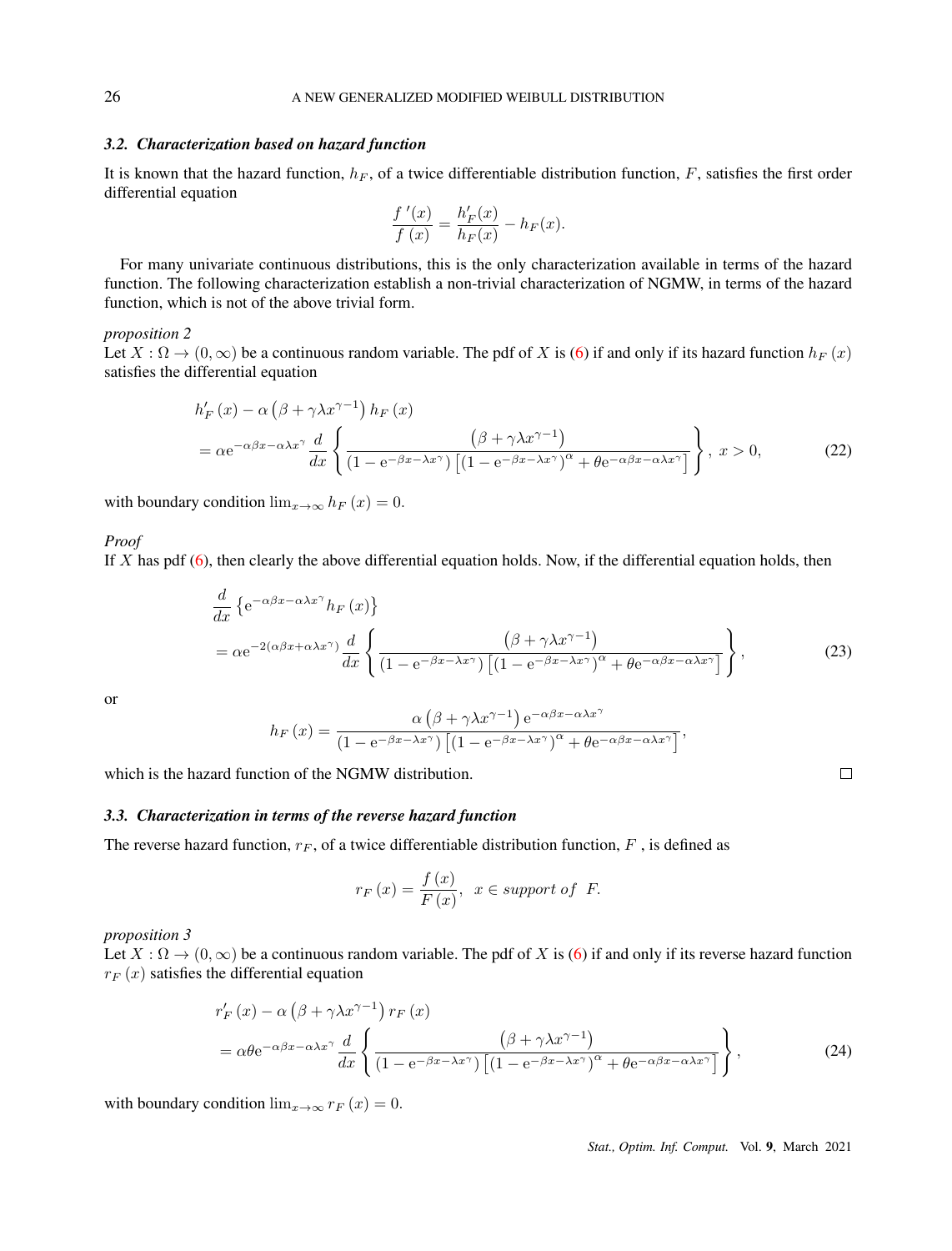*Proof*

If *X* has pdf (6), then clearly the above differential equation holds. Now, if this differential equation holds, then

$$
\frac{d}{dx} \left\{ e^{-\alpha \beta x - \alpha \lambda x^{\gamma}} r_F(x) \right\}
$$
\n
$$
= \alpha \theta e^{-2(\alpha \beta x + \alpha \lambda x^{\gamma})} \frac{d}{dx} \left\{ \frac{\left(\beta + \gamma \lambda x^{\gamma - 1}\right)}{\left(1 - e^{-\beta x - \lambda x^{\gamma}}\right) \left[\left(1 - e^{-\beta x - \lambda x^{\gamma}}\right)^{\alpha} + \theta e^{-\alpha \beta x - \alpha \lambda x^{\gamma}}\right]} \right\},
$$
\n(25)

or

$$
r_F(x) = \frac{\alpha \theta \left(\beta + \gamma \lambda x^{\gamma - 1}\right) e^{-\alpha \beta x - \alpha \lambda x^{\gamma}}}{\left(1 - e^{-\beta x - \lambda x^{\gamma}}\right) \left[\left(1 - e^{-\beta x - \lambda x^{\gamma}}\right)^{\alpha} + \theta e^{-\alpha \beta x - \alpha \lambda x^{\gamma}}\right]},
$$
\nrd function of the OLLMW distribution.

which is the reverse hazard function of the OLLMW distribution.

#### 4. Estimation, inference and goodness-of-fit statistics

Estimating the unknown parameters of a distribution is an essential issue in applied statistics. In this section, we obtain the maximum likelihood (ML) estimation of the parameters of the NGMW distribution based on a random sample  $X_1, ..., X_n$  from this distribution. Further, five goodness-of-fit statistics are given to compare the density estimates and selection of the models.

#### *4.1. Maximum Likelihood Estimation*

By using the loglikelihood of the sample in conjunction with the NMaximize command in the symbolic computational package Mathematica, we can estimate the unknown parameters of a distribution. Given the observed values  $x_i$ ,  $i = 1, \ldots, n$  of the taken sample from the NGMW distribution, the maximum likelihood estimators (MLEs) of the parameters are obtained by maximization of the log-likelihood function given by

$$
\ell(x_i; \Theta) = \ell(x_i, \alpha, \beta, \theta, \lambda, \gamma) = n \log(\alpha \theta) + \sum_{i=1}^n \log (\beta + \gamma \lambda x_i^{\gamma - 1})
$$

$$
+ \alpha \sum_{i=1}^n \log(1 - t_i) + (\alpha - 1) \sum_{i=1}^n \log(t_i) - 2 \sum_{i=1}^n \log(t_i^{\alpha} + \theta (1 - t_i)^{\alpha}), \tag{26}
$$

where  $t_i = 1 - e^{-\beta x - \lambda x_i^{\gamma}}$  and the associated nonlinear loglikehood system  $\frac{\partial \ell(\Theta)}{\partial \theta} = 0$ , where

$$
\frac{\partial \ell(\Theta)}{\partial \alpha} = \frac{n}{\alpha} - \sum_{i=1}^{n} \log(t_i (1 - t_i)) - 2 \sum_{i=1}^{n} \frac{t_i^{\alpha} \log(t_i) + \theta (1 - t_i)^{\alpha} \log(1 - t_i)}{t_i^{\alpha} + \theta (1 - t_i)^{\alpha}} = 0,
$$
\n
$$
\frac{\partial \ell(\Theta)}{\partial \beta} = \sum_{i=1}^{n} \frac{1}{\beta + \gamma \lambda x_i^{\gamma}} - \alpha \sum_{i=1}^{n} \frac{t_i^{(\beta)}}{1 - t_i} + \alpha \sum_{i=1}^{n} \frac{t_i^{(\beta)}}{t_i} - 2\alpha \sum_{i=1}^{n} t_i^{(\beta)} \frac{t_i^{\alpha - 1} - \theta (1 - t_i)^{\alpha - 1}}{t_i^{\alpha} + \theta (1 - t_i)^{\alpha}} = 0,
$$
\n
$$
\frac{\partial \ell(\Theta)}{\partial \lambda} = \sum_{i=1}^{n} \frac{\gamma x_i^{\gamma - 1}}{\beta + \gamma \lambda x_i^{\gamma}} - \alpha \sum_{i=1}^{n} \frac{t_i^{(\lambda)}}{1 - t_i} + \alpha \sum_{i=1}^{n} \frac{t_i^{(\lambda)}}{t_i} - 2\alpha \sum_{i=1}^{n} t_i^{(\lambda)} \frac{t_i^{\alpha - 1} - \theta (1 - t_i)^{\alpha - 1}}{t_i^{\lambda} + \theta (1 - t_i)^{\alpha}} = 0,
$$
\n
$$
\frac{\partial \ell(\Theta)}{\partial \gamma} = \lambda \sum_{i=1}^{n} \frac{x_i^{\gamma - 1} [1 + \gamma \log(x_i)]}{\beta + \gamma \lambda x_i^{\gamma}} - \alpha \sum_{i=1}^{n} \frac{t_i^{(\gamma)}}{1 - t_i} + \alpha \sum_{i=1}^{n} \frac{t_i^{(\gamma)}}{t_i}
$$
\n
$$
-2\alpha \sum_{i=1}^{n} t_i^{(\gamma)} \frac{t_i^{\alpha - 1} - \theta (1 - t_i)^{\alpha - 1}}{t_i^{\alpha} + \theta (1 - t_i)^{\alpha}} = 0,
$$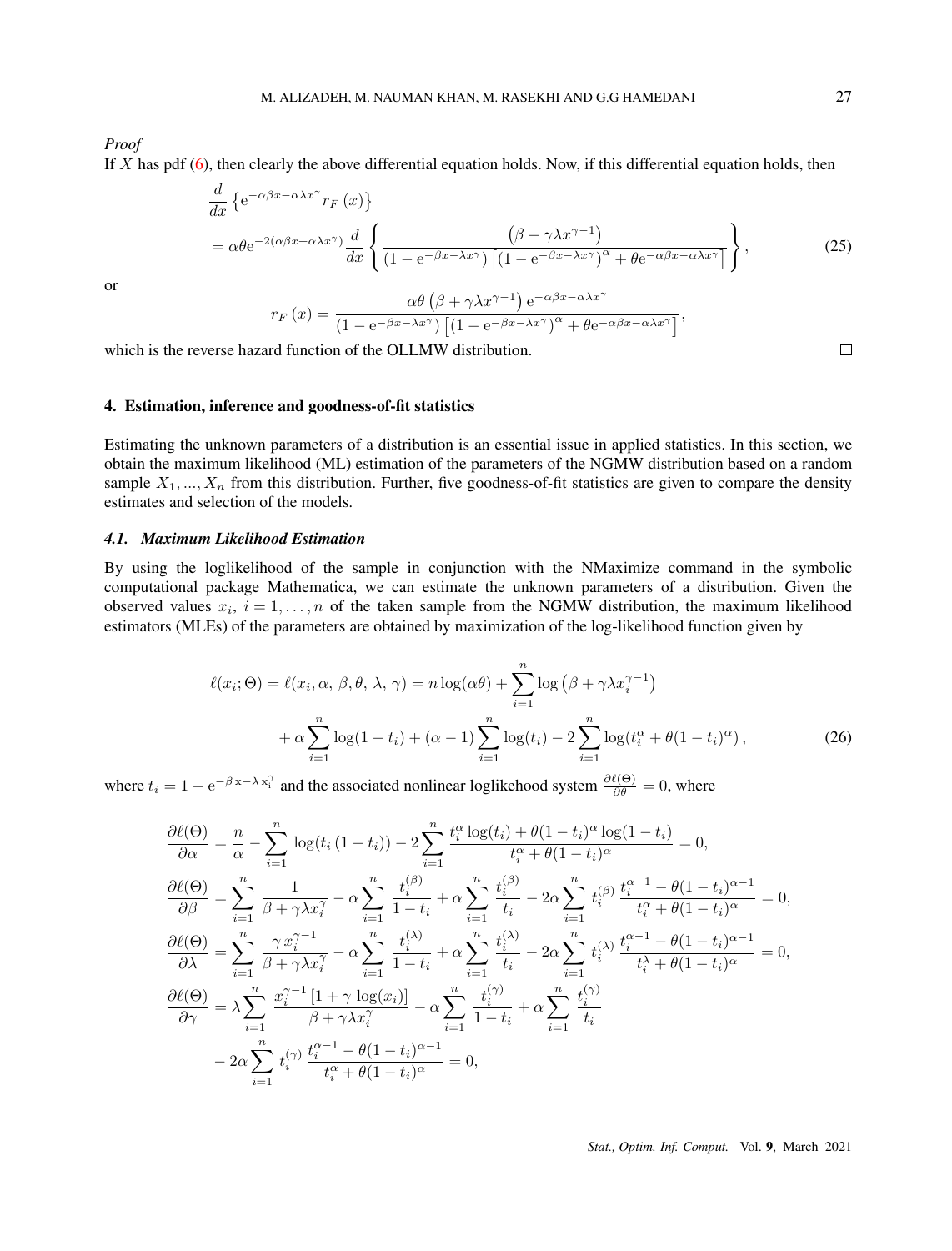$$
\frac{\partial \ell(\Theta)}{\partial \theta} = \frac{n}{\theta} - 2 \sum_{i=1}^{n} \frac{(1 - t_i)^{\alpha}}{t_i^{\lambda} + \theta (1 - t_i)^{\alpha}} = 0.
$$
 (27)

where

$$
t_i^{(\lambda)} = x_i^{\gamma} (1 - t_i)
$$
  
\n
$$
t_i^{(\beta)} = x_i (1 - t_i)
$$
  
\n
$$
t_i^{(\gamma)} = x_i^{\gamma} (1 - t_i) \log(x_i)
$$
\n(28)

By solving the above equations simultaneously, we obtain the MLEs of the parameters. The numerical iterative techniques may be used for estimating the parameters and the global maxima of the log-likelihood is possible to investigate by putting different starting values for the parameters. The information matrix will be required for interval estimation. The elements of the  $5 \times 5$  total observed information matrix  $J(\Theta) = Jrs(\Theta)$  for  $r, s =$ *α, β, λ, γ, θ, can be obtained from authors upon request. Under conditions that are fulfilled for parameters* in the interior of the parameter space but not on the boundary, the asymptotic distribution of  $\sqrt{n}(\hat{\Theta} - \Theta)$  is  $N_5(O, I(\theta)^{-1})$ , where  $I(\Theta) = E\{J(\Theta)\}\$ is the expected information matrix. The approximate multivariate normal  $N_5(O, I(\Theta)^{-1})$  distribution, where  $I(\Theta)^{-1}$  is the inverse observed information matrix evaluated at  $\Theta = \hat{\Theta}$ , can be used to set up the approximate confidence intervals of the distribution parameters.

#### 5. Simulation study

The performance of the MLEs of the NGMW distribution with respect to sample size n is considered. Simulation study is done based on the following steps:

1. generate five thousand samples of size n from (6). This work is done by solving Equation (12) with numerical method based on R program ("uniroot" function).

2. compute the MLEs for the five thousand samples, say  $(\hat{\alpha}_i, \hat{\beta}_i, \hat{\lambda}_i, \hat{\gamma}_i, \hat{\theta}_i)$  for  $i = 1, 2, ..., 5000$ .

3. compute the biases and mean squared errors given by

$$
Bias_{\varepsilon}(n) = \frac{1}{5000} \sum_{i=1}^{5000} (\hat{\varepsilon}_i - \varepsilon)
$$

and

$$
MSE_{\varepsilon}(n) = \frac{1}{5000} \sum_{i=1}^{5000} (\hat{\varepsilon}_i - \varepsilon)^2
$$

for  $\varepsilon = \alpha, \beta, \lambda, \gamma, \theta$ .

We repeated these steps for  $n = 100, 105, \dots, 400$  with special case of parameters  $\alpha = 0.6, \beta = 0.1, \lambda = 0.1, \gamma = 8$ and  $\theta = 2$ . The shape of pdf for this case of parameters is bimodal and it is presented in Figure 1. So computing *bias*<sub> $\varepsilon$ </sub>(*n*) and  $MSE_{\varepsilon}$ (*n*) for  $\varepsilon = \alpha, \beta, \lambda, \gamma, \theta$  and  $n = 100, 105, ..., 400$ .

Figure 3 shows how the five biases vary with respect to *n*. The biases for each parameter either decrease or increase to zero as  $n \to \infty$ .

Figure 4 shows how the five mean squared errors vary with respect to *n.* The mean squared errors for each parameter decrease to zero as  $n \to \infty$ .

The reported observations in both figures are for only one choice for  $(\alpha, \beta, \lambda, \gamma, \theta)$ , namely  $(\alpha, \beta, \lambda, \gamma, \theta)$  $(0.6, 0.1, 0.1, 0.1, 8, 2)$ . The results, however were similar for a wide range of other choices for  $(\alpha, \beta, \lambda, \gamma, \theta)$ . In particular, 1) the biases for each parameter either decreased or increased to zero and appeared reasonably small at n *≥* 350, 2) the mean squared errors for each parameter decreased to zero and appeared reasonably small at n *≥* 350.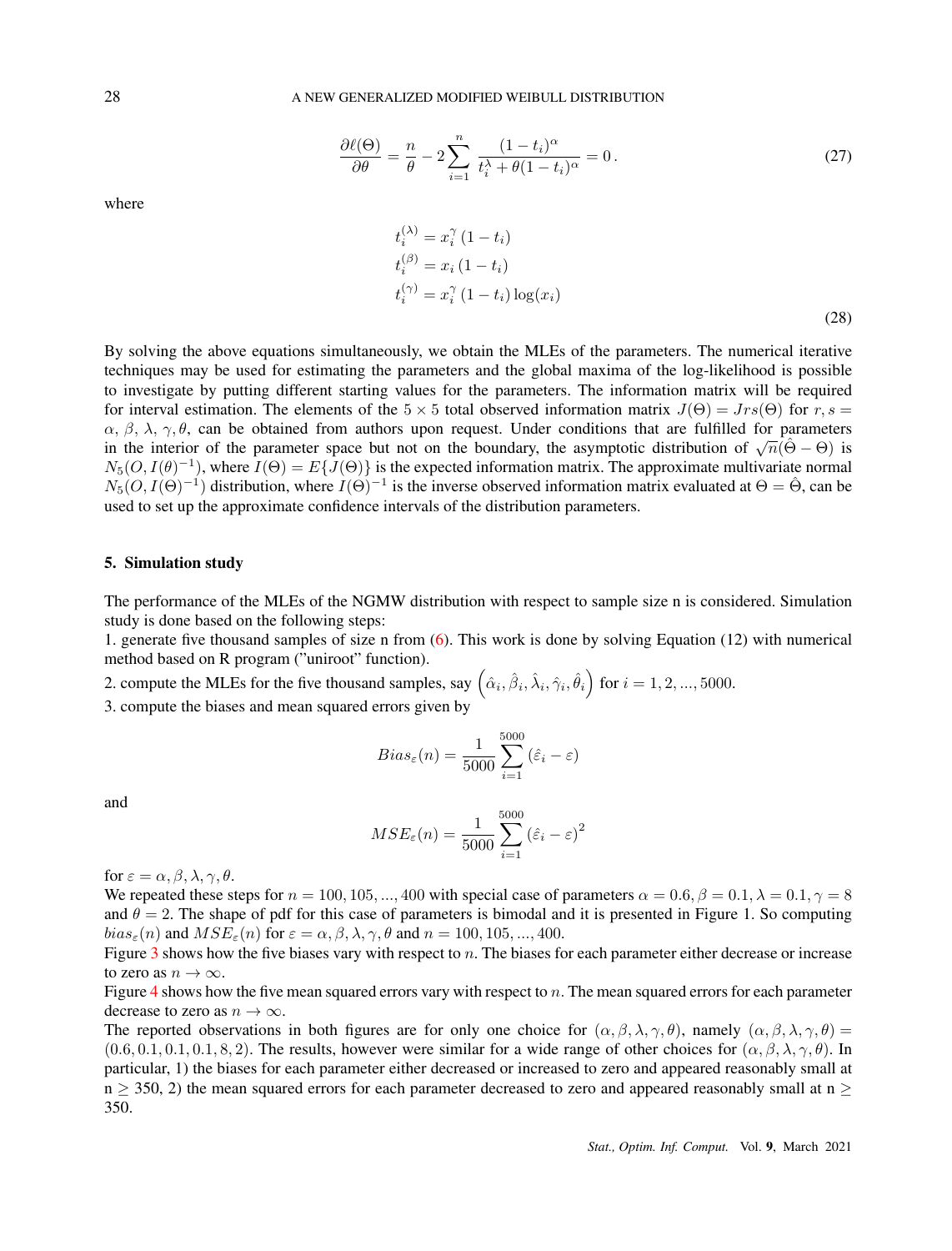

Figure 3.  $bias_{\alpha}(n)$  (top left),  $bias_{\beta}(n)$  (top right),  $bias_{\lambda}(n)$  (middle left),  $bias_{\gamma}(n)$  (middle right) and  $bias_{\theta}(n)$  (bottom left) versus  $n = 100, 105, ..., 400$ .

### 6. Applications

In this section, we compare the NGMW model with other related lifetime models, namely: generalized modified Weibull (GMW) [3], Mcdonald Lomax (McLomax) [14], beta modified Weibull (BMW) [18] and transmuted generalized modified Weibull (TGMW) [5] distributions. To do so, we make use of two real data sets: first, the carbon fibre data [4] and, secondly, the bladder cancer data [13]. More specifically, the fitted models are (for  $x > 0$ :

• The GMW density function [3]

$$
f(x) = \varphi \alpha x^{\gamma - 1} (\gamma + \lambda x) e^{\lambda x - \alpha x^{\gamma} e^{\lambda x}} \left( 1 - e^{-\alpha x^{\gamma} e^{\lambda x}} \right)^{\varphi - 1}
$$

*,*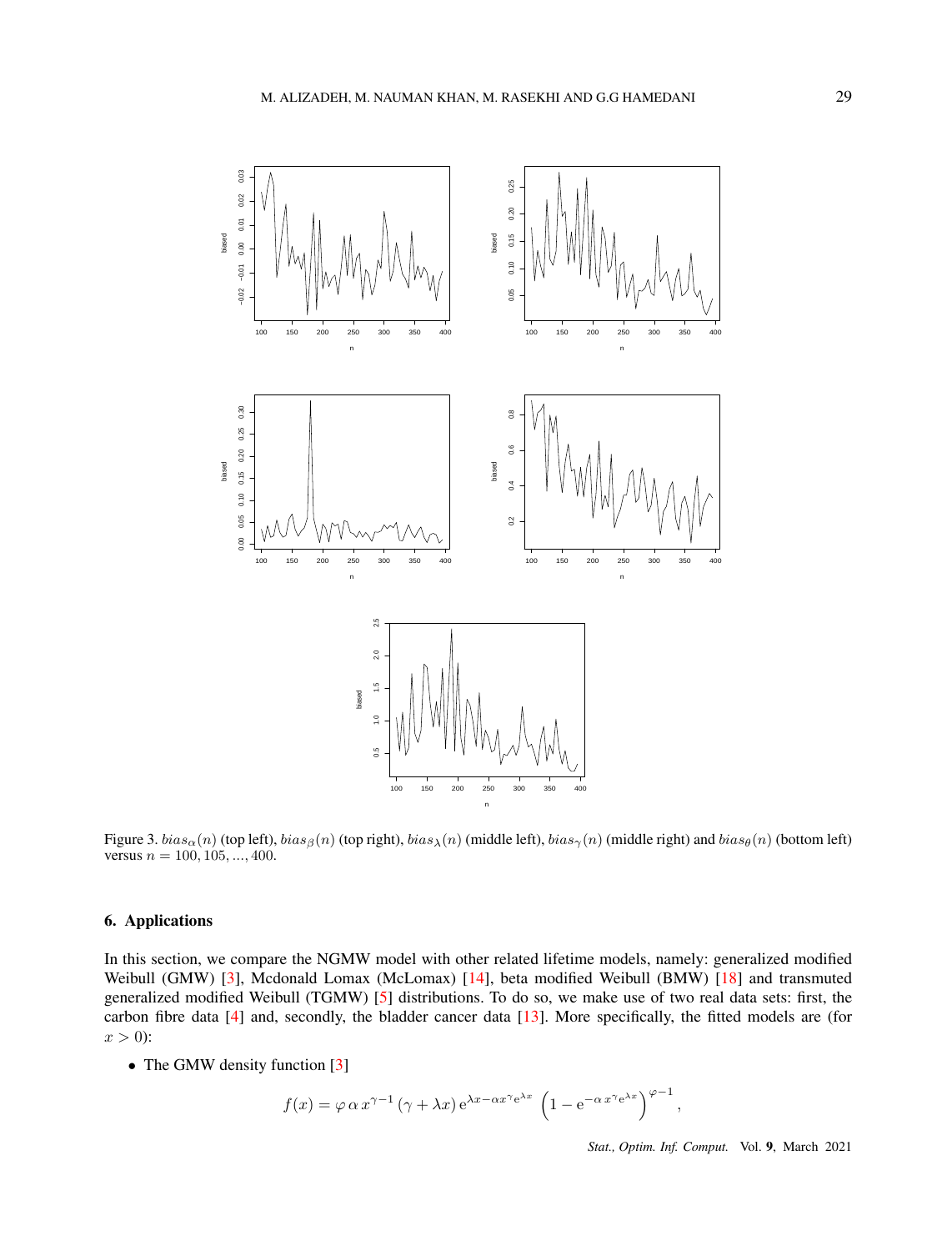

Figure 4.  $MSE_{\alpha}(n)$  (top left),  $MSE_{\beta}(n)$  (top right),  $MSE_{\lambda}(n)$  (middle left),  $MSE_{\gamma}(n)$  (middle right) and  $MSE_{\theta}(n)$ (bottom left) versus *n* = 100*,* 105*, ...,* 400.

• The McLomax density function [14]

$$
f(x) = \frac{c \alpha \beta^{\alpha} (\beta + x)^{-(\alpha+1)}}{\text{Beta}(a \, c^{-1}, b)} \left\{ 1 - \left( \frac{\beta}{\beta + x} \right)^{\alpha} \right\}^{a-1} \left[ 1 - \left\{ 1 - \left( \frac{\beta}{\beta + x} \right)^{\alpha} \right\}^{c} \right]^{b-1}
$$

• The BMW density function [18]

$$
f(x) = \frac{\alpha x^{\gamma - 1} (\gamma + \lambda x) e^{\lambda x} \left( 1 - e^{-\alpha x^{\gamma} e^{\lambda x}} \right)^{a - 1} e^{-b \alpha x^{\gamma} e^{\lambda x}}}{\text{Beta}(a, b)},
$$

*Stat., Optim. Inf. Comput.* Vol. 9, March 2021

*,*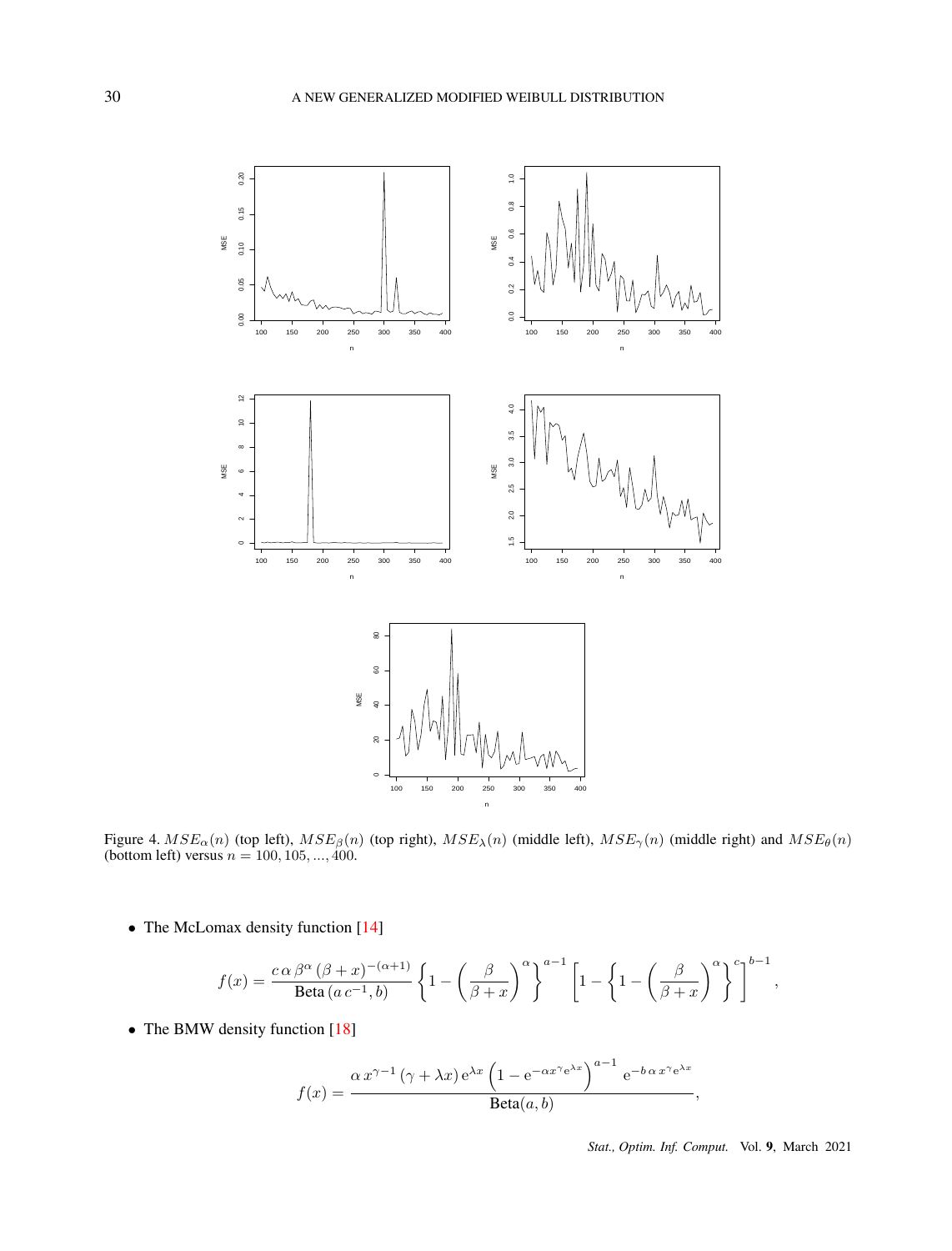| Parameter | estimates |            |           |           |
|-----------|-----------|------------|-----------|-----------|
| 5.49894   | 0.43639   | 0.14811    | 0.51628   |           |
| (8.02208) | (0.64986) | (0.53839)  | (0.16932) |           |
| 4.01844   | 44.9998   | 3.37645    | 1499.98   | 5.43418   |
| (16.155)  | (177.75)  | (0.79071)  | (7941.2)  | (3.49922) |
| 0.44730   | 0.13899   | 0.49618    | 5.87258   | 1.12967   |
| (0.72868) | (0.54698) | (0.46150)  | (12.2267) | (2.95269) |
| 0.19212   | 3.31948   | 0.27486    | 0.58561   | 0.67440   |
| (0.40783) | (4.54722) | (0.82386)  | (0.23501) | (0.37119) |
| 1.312813  | 0.739076  | 0.088051   | 2.211504  | 43.07359  |
| (1.28462) | (2.74113) | (0.942847) | (4.20357) | (207.414) |
|           |           |            |           |           |

Table 2. MLEs (standard errors in parentheses) for the carbon fibres

Table 3. Goodness-of-fit statistics for the carbon fibres

| <b>Distributions</b>                                      | $A^*$   | $W^\ast$ |
|-----------------------------------------------------------|---------|----------|
| $\overline{\text{GMW}(\varphi, \alpha, \gamma, \lambda)}$ | 0.38543 | 0.06279  |
| McLomax $(\alpha, \beta, a, b, c)$                        | 0.49648 | 0.08398  |
| $\text{BMW}(\alpha, \gamma, \lambda, a, b)$               | 0.38423 | 0.06261  |
| TGMW $(\alpha, \varphi, \gamma, \lambda, \eta)$           | 0.33211 | 0.05279  |
| NGMW $(\alpha, \beta, \lambda, \gamma, \theta)$           | 0.26541 | 0.03948  |

• The TGMW density function [5]

$$
f(x) = \varphi \alpha x^{-1+\gamma} (\gamma + x\lambda) e^{-e^{x\lambda} x^{\gamma} \alpha + x\lambda} \left( 1 - e^{-e^{x\lambda} x^{\gamma}} \right)^{-1+\varphi} \left\{ 1 + \eta - 2 \left( 1 - e^{-e^{x\lambda} x^{\gamma} \alpha} \right)^{\varphi} \eta \right\}.
$$

#### *6.1. The Carbon fibre data*

The first data set which is uncensored pertains to the breaking stress of carbon fibres (in Gba) as reported in [4].

#### *6.2. The bladder cancer data*

The second data set represents the remission times (in months) of a random sample of 128 bladder cancer patients as reported in *Lee<sub>W</sub>* ang : 2003.

The estimated pdf's and cdf's of the TGMW model are plotted in Figures 4 and 5 for the carbon fibres and cancer data, respectively. The estimates of the parameters as well as the values of the Anderson-Darling (*A<sup>∗</sup>* ) and Cramér-von Mises  $(W^*)$  statistics are listed in Tables 2 to 5. We note that the TGMW model provides the best fit for both data sets.

#### 7. Conclusions

There has been a growing interest among statisticians and applied researchers in constructing flexible lifetime models in order to improve the modelling of survival data. As a result, significant progress has been made towards the generalization of the traditional Weibull model. In this paper, we propose a five–parameter model named the *odd log-logistic Marshal-Olkin modified Weibull* (NGMW), which is obtained by applying the odd loglogistic Marshal-Olkin technique to the modified Weibull model. The new model extends several important lifetime distributions. We studied some of its statistical properties and obtained representations of the positive, negative and factorial moments, as well as the quantile function and the density of the order statistics. The proposed distribution as applied to two actual data sets turned out to provide better fits than other competing lifetime models.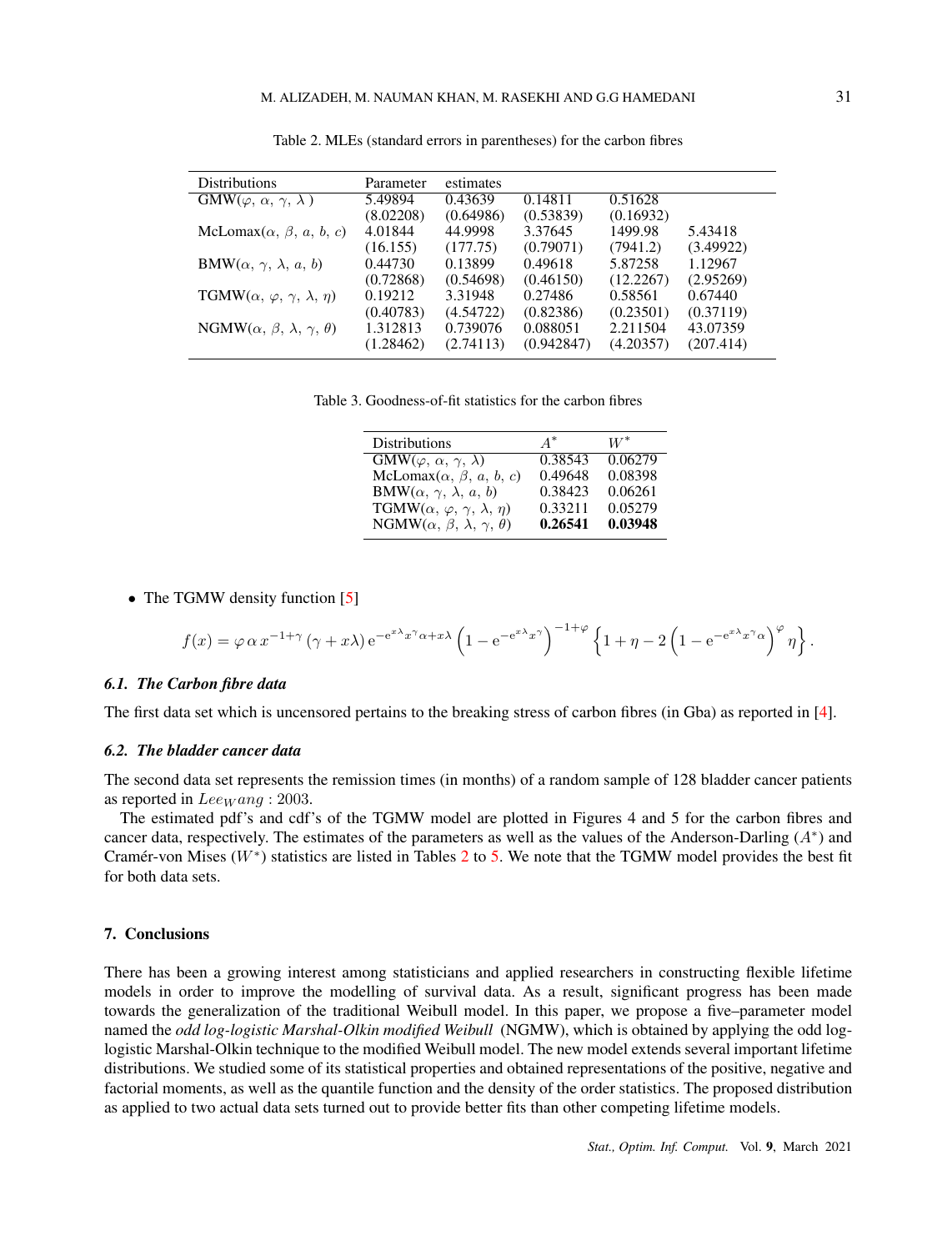| <b>Distributions</b>                                  | Parameter | estimates  |                       |                       |            |
|-------------------------------------------------------|-----------|------------|-----------------------|-----------------------|------------|
| $GMW(\varphi, \alpha, \gamma, \lambda)$               | 2.79601   | 0.45369    | 0.65441               | $5.8 \times 10^{-13}$ |            |
|                                                       | (1.85772) | (0.37182)  | (0.24811)             | (0.00628)             |            |
| McLomax $(\alpha, \beta, a, b, c)$                    | 0.8085    | 11.2929    | 1.5060                | 4.1886                | 2.1046     |
|                                                       | (3.364)   | (15.818)   | (0.243)               | (25.029)              | (3.079)    |
| <b>BMW</b> $(\alpha, \gamma, \lambda, a, b)$          | 0.46965   | 0.66613    | $5.8 \times 10^{-13}$ | 2.73477               | 0.90825    |
|                                                       | (0.47875) | (0.31225)  | (0.00639)             | (2.02018)             | (1.52196)  |
| TGMW $(\alpha, \varphi, \gamma, \lambda, \eta)$       | 0.25215   | 2.24129    | 0.72431               | $3.4 \times 10^{-11}$ | 0.72252    |
|                                                       | (0.31749) | (1.74023)  | (0.38549)             | (0.00795)             | (0.35566)  |
| $\text{NGMW}(\alpha, \beta, \lambda, \gamma, \theta)$ | 1.994473  | 0.015967   | 0.022496              | 0.417419              | 0.026061   |
|                                                       | (1.22619) | (0.033625) | (0.051937)            | (0.338987)            | (0.123865) |
|                                                       |           |            |                       |                       |            |

Table 4. MLEs (standard errors in parentheses) for the bladder cancer data

Table 5. Goodness-of-fit statistics for the bladder cancer data

| <b>Distributions</b>                            | $A_0^*$ | $W_0^*$ |
|-------------------------------------------------|---------|---------|
| $\text{GMW}(\varphi, \alpha, \gamma, \lambda)$  | 0.27198 | 0.04050 |
| McLomax $(\alpha, \beta, a, b, c)$              | 1.81435 | 0.3550  |
| BMW $(\alpha, \gamma, \lambda, a, b)$           | 0.27197 | 0.04051 |
| TGMW $(\alpha, \varphi, \gamma, \lambda, \eta)$ | 0.18733 | 0.02732 |
| NGMW $(\alpha, \beta, \lambda, \gamma, \theta)$ | 0.08753 | 0.01364 |



Figure 5. The estimated densities superimposed on the histogram

#### Appendix A. Meijer *G*–function

The symbol *Gm,n p,q* (*·| ·*) denotes Meijer's *G−*function (MEIJ) which is defined in terms of a Mellin–Barnes integral as

$$
G_{p,q}^{m,n}\left(z \mid \begin{array}{c} a_1, \cdots, a_p \\ b_1, \cdots, b_q \end{array}\right) = \frac{1}{2\pi i} \oint_{\mathfrak{C}} \frac{\prod_{j=1}^m \Gamma(b_j - s) \prod_{j=1}^n \Gamma(1 - a_j + s)}{\prod_{j=m+1}^q \Gamma(1 - b_j + s) \prod_{j=n+1}^p \Gamma(a_j - s)} z^s \, ds,
$$
\n(29)

where  $0 \le m \le q$ ,  $0 \le n \le p$  and the poles  $a_j, b_j$  are such that no pole of  $\Gamma(b_j - s), j = \overline{1,m}$  coincides with any pole of  $\Gamma(1 - a_j + s)$ ,  $j = \overline{1, n}$ ; i.e.  $a_k - b_j \notin \mathbb{N}$ , while  $z \neq 0$ ,  $\mathfrak C$  being a suitable integration contour, see [p. 143]Ref8 and *MEIJformoredetails*. The *G*-function's Mathematica code reads

Meijerc
$$
\{\{a_1,...,a_n\},\{a_{n+1},...,a_p\}\},\{\{b_1,...,b_m\},\{b_{m+1},...,b_q\}\},z].
$$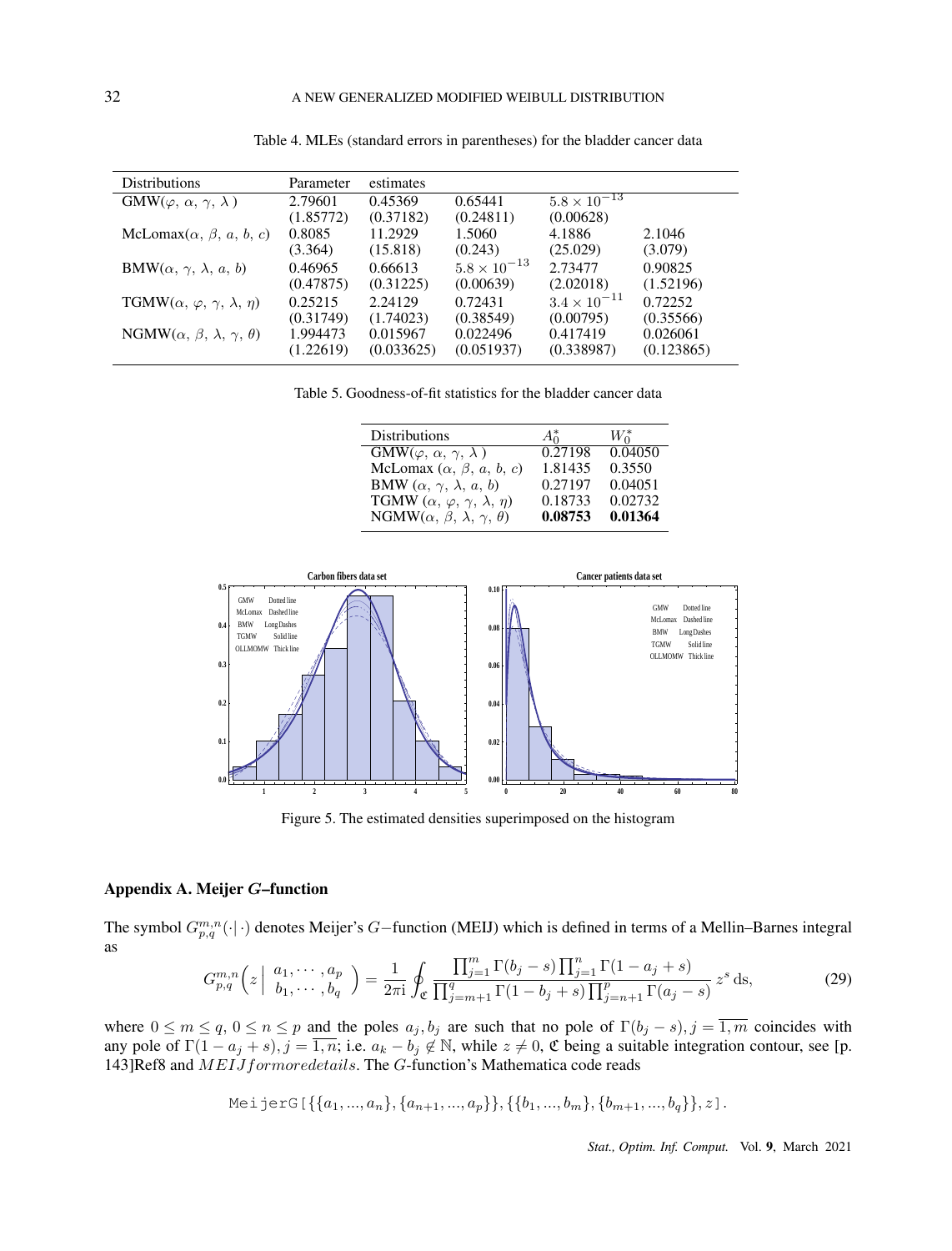#### Appendix B.

#### *Theorem 1*

Let  $(\Omega, \mathcal{F}, P)$  be a given probability space and let  $H = [d, e]$  be an interval for some  $d < e$  $(d = -\infty, e = \infty$  might as well be allowed). Let  $X : \Omega \to H$  be a continuous random variable with the distribution function *F* and let *g* and *h* be two real functions defined on *H* such that

$$
\mathbf{E}[g(X) | X \ge x] = \mathbf{E}[h(X) | X \ge x] \xi(x), \quad x \in H,
$$

is defined with some real function *η*. Assume that *g*,  $h \in C^1(H)$ ,  $\xi \in C^2(H)$  and *F* is twice continuously differentiable and strictly monotone function on the set *H*. Finally, assume that the equation  $\xi h = g$  has no real solution in the interior of *H*. Then *F* is uniquely determined by the functions *g*, *h* and  $\xi$ , particularly

$$
F(x) = \int_{a}^{x} C \left| \frac{\xi'(u)}{\xi(u) h(u) - g(u)} \right| \exp(-s(u)) du,
$$

#### **REFERENCES**

- 1. Alizadeh, M., Nematollahi, A., Altun, E.,& Rasekhi, M. , *A Study on A New Type 1 Half-Logistic Family of Distributions and Its Applications*, Statistics, Optimization & Information Computing 8.4 ,pp934-949, 2020.
- 2. Bebbington, Mark, Chin-Diew Lai, and Riardas Zitikis., *A flexible Weibull extension*, Reliability Engineering & System Safety 92.6 ,pp 719-726, 2007.
- 3. J.M.F. Carrasco, M.M. Edwin Ortega, G.M.Cordeiro, *A generalized modified Weibull distribution for lifetime modelling*, Computational Statistics and Data Analysis, 53 ,pp450–462, 2008.
- 4. G.M. Cordeiro, E.M.M. Ortega, A.J. Lemonte *The exponential–Weibull lifetime distribution*, Journal of Statistical Computation and Simulation, 84, pp 2592–2606, 2014.
- 5. G.M. Cordeiro, A. Saboor, M.N. Khan, S.B. Provost and E.M.M. Ortega *The Transmuted Generalized Modified Weibull Distribution*, Filomat 31.5 , pp1395-1412, 2017.
- 6. H.A. David, H.N. Nagaraja *Order statistics*, John Wiley & Sons, Inc. 1970.
- 7. Glänzel, W. A characterization theorem based on truncated moments and its application to some distribution families. In *Mathematical statistics and probability theory*, . (pp. 75-84). Springer Netherlands, 1987.
- 8. Glänzel, W. Some consequences of a characterization theorem based on truncated moments, Statistics, 21(4), pp613-618, 1990.
- 9. J.U. Gleaton, J.D. Lynch *Properties of generalized log-logistic families of lifetime distributions*, Journal of Probability and Statistical Science 4, no. 1,pp 51–64, 2006.
- 10. Gleaton, James U., and James D. Lynch *Extended Generalized Log-logistic Families of Lifetime Distributions with an Application*, J. Probab. Stat. Sci 8.1 ,pp 1-17, 2010.
- 11. M.N. Khan, *The modified beta Weibull distribution* , Hacettepe Journal of Mathematics and Statistics, 44 ,pp 1553–1568, 2015.
- 12. Benkhelifa , *The Weibull Birnbaum-Saunders distribution and its applications*, Statistics, Optimization & Information Computing, 2020.
- 13. Lee E, Wang J. *Statistical Methods for Survival Data Analysis* , Wiley & Sons: New York; 2003.
- 14. Lemonte AJ, Cordeiro GM. *An extended Lomax distribution*, Statistics: A Journal of Theoretical and Applied Statistics. 47, pp 800–816, 2013.
- 15. Y.L. Luke, *The Special Functions and Their Approximations*, San Diego: Academic Press, 1969.
- 16. C.S. Meijer *On the G-function* I–VIII, Proc. Kon. Ned. Akad. Wet, 49 227–237, 344–356, 457–469, 632–641, 765–772, 936–943, 1063–1072, 1165–1175, 1946.
- 17. G. S. Mudholkar, D. K. Srivastava, M. Friemer *The exponentiated Weibull family: A reanalysis of the bus-motor-failure data* , Technometrics, 37 , 436–445, 1995.
- 18. Silva GO, Edwin MM Ortega and Cordeiro GM. *The beta modified Weibull distribution*, Lifetime. Data. Anal. 16, 409–430, 2010. 19. A. Saboor, S.B. Provost, M. Ahmad, *The moment generating function of a bivariate gamma-type distribution,*, Applied Mathematics and Computation, 218(24) , 11911–11921, 2012.
- 20. M. Xie, C.D. Lai, *Reliability analysis using an additive Weibull model with bathtub-shaped failure rate function*, Reliability Engineering and System Safety, 52 ,87–93, 1995.
- 21. W.H. Von Alven, *Reliability engineering* , Prentice Hall, 1964.
- 22. G.R. Aryal, C.P. Tsokos, *Transmuted Weibull Distribution: A Generalization of the Weibull Probability Distribution*, EUROPEAN JOURNAL OF PURE AND APPLIED MATHEMATICS, 4 , 89–102, 2011.
- 23. V. Choulakian, M.A. Stephens, *Goodness-of-fit for the generalized Pareto distribution*, Technometrics, 43 , 478-C484, 2001.
- 24. M.S. Khan, R. King, *Transmuted Modified Weibull Distribution: A Generalization of the Modified Weibull Probability Distribution*, EUROPEAN JOURNAL OF PURE AND APPLIED MATHEMATICS, 6 , 66–88, 2013.
- 25. Pogany, T. K., Saboor, A. and Provost, S. ´ *The Marshall-Olkin exponential Weibull distribution*, Hacettepe Journal of Mathematics and Statistics, 44 , 1579–1594, 2015 .